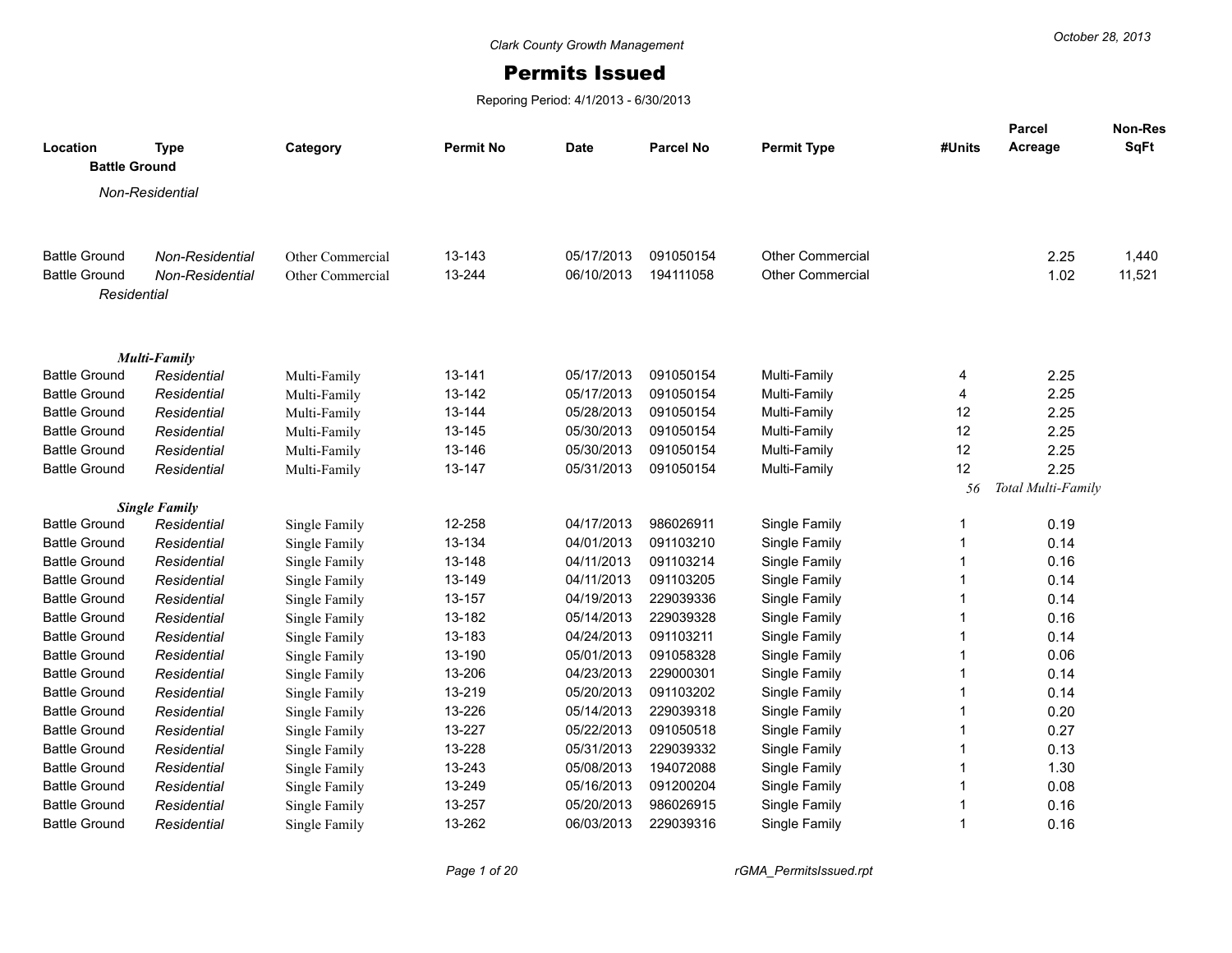|                      |                          |               |                  |             |                  |                                |        | Parcel              | Non-Res     |
|----------------------|--------------------------|---------------|------------------|-------------|------------------|--------------------------------|--------|---------------------|-------------|
| Location             | <b>Type</b>              | Category      | <b>Permit No</b> | <b>Date</b> | <b>Parcel No</b> | <b>Permit Type</b>             | #Units | Acreage             | <b>SqFt</b> |
| <b>Battle Ground</b> |                          |               |                  |             |                  |                                |        |                     |             |
| Residential          |                          |               |                  |             |                  |                                |        |                     |             |
|                      |                          |               |                  |             |                  |                                |        |                     |             |
|                      |                          |               |                  |             |                  |                                |        |                     |             |
|                      | <b>Single Family</b>     |               |                  |             |                  |                                |        |                     |             |
| <b>Battle Ground</b> | Residential              | Single Family | 13-263           | 06/07/2013  | 091103213        | Single Family                  |        | 0.14                |             |
| <b>Battle Ground</b> | Residential              | Single Family | 13-272           | 05/30/2013  | 226963000        | Single Family                  |        | 1.36                |             |
| <b>Battle Ground</b> | Residential              | Single Family | 13-278           | 05/31/2013  | 194072054        | Single Family                  |        | 1.00                |             |
| <b>Battle Ground</b> | Residential              | Single Family | 13-279           | 05/29/2013  | 194072060        | Single Family                  |        | 2.43                |             |
| <b>Battle Ground</b> | Residential              | Single Family | 13-280           | 05/24/2013  | 229000285        | Single Family                  |        | 0.14                |             |
| <b>Battle Ground</b> | Residential              | Single Family | 13-294           | 06/07/2013  | 226989010        | Single Family                  |        | 0.15                |             |
| <b>Battle Ground</b> | Residential              | Single Family | 13-302           | 06/21/2013  | 091103198        | Single Family                  |        | 0.14                |             |
| <b>Battle Ground</b> | Residential              | Single Family | 13-328           | 06/26/2013  | 091103212        | Single Family                  |        | 0.14                |             |
| <b>Battle Ground</b> | Residential              | Single Family | 13-355           | 06/26/2013  | 229000279        | Single Family                  |        | 0.14                |             |
|                      |                          |               |                  |             |                  |                                | 26     | Total Single Family |             |
|                      |                          |               |                  |             |                  | <b>Battle Ground Sub Total</b> | 82     |                     | 12,961      |
|                      |                          |               |                  |             |                  |                                |        |                     |             |
|                      | <b>Battle Ground UGA</b> |               |                  |             |                  |                                |        |                     |             |
| Residential          |                          |               |                  |             |                  |                                |        |                     |             |
|                      |                          |               |                  |             |                  |                                |        |                     |             |
|                      | <b>Single Family</b>     |               |                  |             |                  |                                |        |                     |             |
| <b>Battle Ground</b> | Residential              | Single Family | SFR2013-00199    | 04/12/2013  | 986028009        | Single Family                  |        | 1.10                |             |
| <b>Battle Ground</b> | Residential              | Single Family | SFR2013-00284    | 05/07/2013  | 192635002        | Single Family                  |        | 1.00                |             |
| <b>Battle Ground</b> | Residential              | Single Family | TSFR99           | 04/15/2013  | 194131000        | Single Family                  |        | 0.40                |             |
|                      |                          |               |                  |             |                  |                                | 3      | Total Single Family |             |
|                      |                          |               |                  |             |                  | Battle Ground UGA Sub Total    | 3      |                     | 0           |
|                      |                          |               |                  |             |                  |                                |        |                     |             |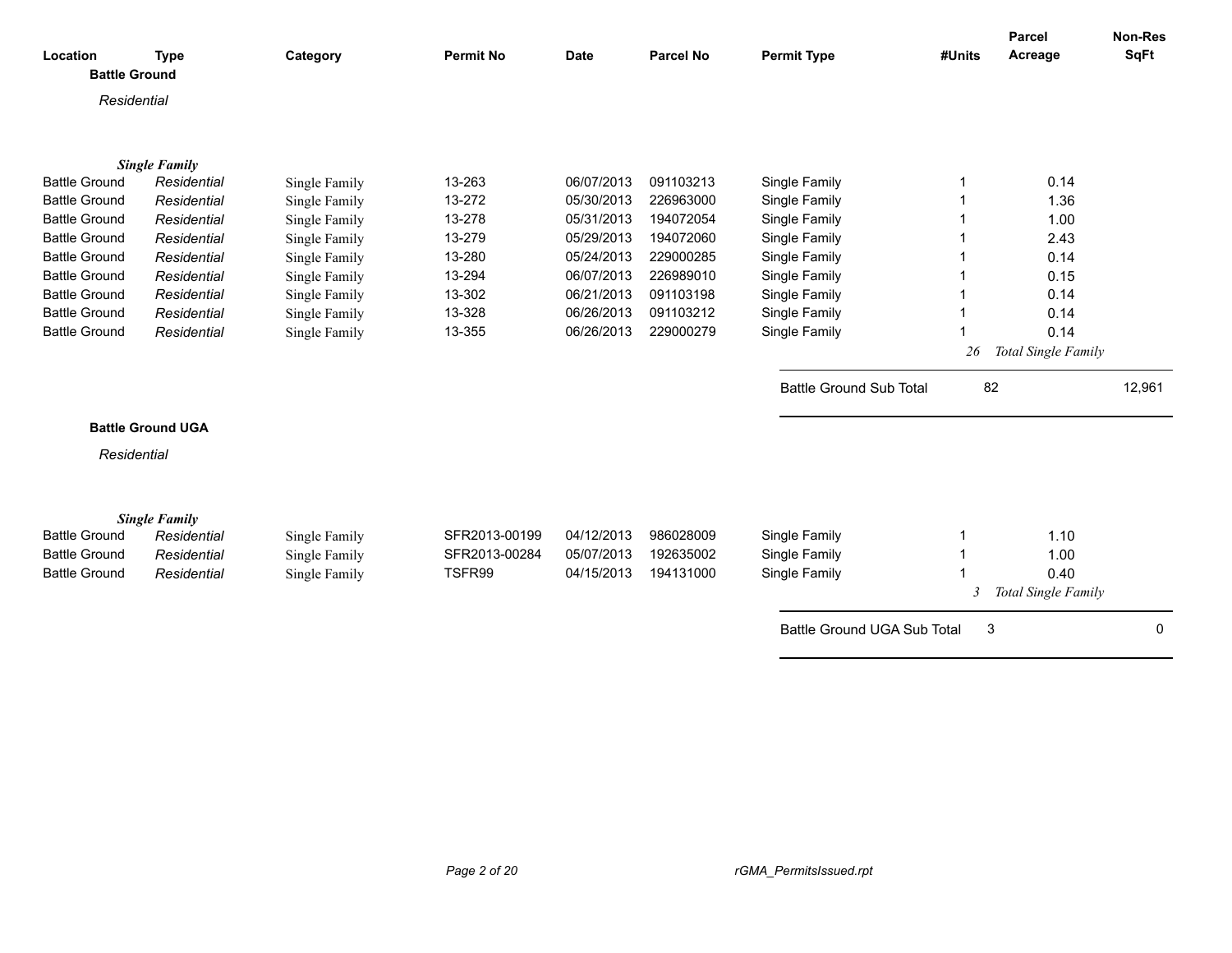| Location<br>Category<br><b>Date</b><br>Camas<br><b>Non-Residential</b><br>201321<br>090805000<br><b>Other Commercial</b><br>4.84<br>5,865<br>Camas<br><b>Non-Residential</b><br>Other Commercial<br>06/27/2013<br>Residential<br><b>Single Family</b><br>201322<br>06/03/2013<br>177663272<br>Single Family<br>0.10<br>Camas<br>1<br>Residential<br>Single Family<br>201323<br>$\mathbf{1}$<br>04/01/2013<br>090984000<br>Single Family<br>0.21<br>Camas<br>Residential<br>Single Family<br>201324<br>04/11/2013<br>123833020<br>Single Family<br>$\mathbf{1}$<br>0.18<br>Residential<br>Single Family<br>Camas<br>201325<br>Residential<br>Single Family<br>04/11/2013<br>123833044<br>Single Family<br>$\mathbf{1}$<br>0.11<br>Camas<br>201326<br>04/17/2013<br>986031258<br>0.17<br>Residential<br>Single Family<br>Single Family<br>1<br>Camas<br>201327<br>04/26/2013<br>177663266<br>Single Family<br>$\mathbf{1}$<br>0.10<br>Residential<br>Single Family<br>Camas<br>201328<br>177663268<br>$\mathbf{1}$<br>Residential<br>Single Family<br>04/26/2013<br>Single Family<br>0.09<br>Camas<br>201329<br>04/26/2013<br>177663098<br>$\mathbf{1}$<br>0.09<br>Camas<br>Residential<br>Single Family<br>Single Family<br>201330<br>986030043<br>04/26/2013<br>Single Family<br>$\mathbf{1}$<br>Residential<br>Single Family<br>0.40<br>Camas<br>201331<br>04/26/2013<br>125403098<br>0.20<br>Residential<br>Single Family<br>Single Family<br>1<br>Camas<br>201332<br>04/26/2013<br>0.20<br>125403094<br>Single Family<br>$\mathbf{1}$<br>Residential<br>Single Family<br>Camas<br>201333<br>05/07/2013<br>986030981<br>$\mathbf{1}$<br>0.06<br>Residential<br>Single Family<br>Single Family<br>Camas<br>201334<br>05/09/2013<br>986028073<br>Single Family<br>$\mathbf{1}$<br>0.22<br>Residential<br>Single Family<br>Camas<br>201335<br>05/09/2013<br>986031178<br>Single Family<br>1<br>0.16<br>Residential<br>Single Family<br>Camas<br>201336<br>123833016<br>$\mathbf{1}$<br>0.11<br>Residential<br>05/14/2013<br>Single Family<br>Camas<br>Single Family<br>201337<br>05/17/2013<br>124817332<br>Single Family<br>$\mathbf{1}$<br>Residential<br>Single Family<br>0.25<br>Camas<br>201338<br>05/17/2013<br>083144064<br>Single Family<br>$\mathbf{1}$<br>0.18<br>Residential<br>Single Family<br>Camas<br>201339<br>05/23/2013<br>127444002<br>Single Family<br>$\mathbf{1}$<br>0.23<br>Residential<br>Single Family<br>Camas<br>201340<br>0.33<br>Residential<br>Single Family<br>05/24/2013<br>084921142<br>Single Family<br>$\mathbf{1}$<br>Camas<br>201341<br>125394028<br>0.26<br>Residential<br>Single Family<br>06/03/2013<br>Single Family<br>1<br>Camas<br>201342<br>06/03/2013<br>177663238<br>Single Family<br>$\mathbf{1}$<br>0.14<br>Residential<br>Single Family<br>Camas<br>201343<br>177663262<br>$\mathbf{1}$<br>Single Family<br>06/03/2013<br>Single Family<br>0.09<br>Camas<br>Residential<br>201344<br>06/05/2013<br>123833008<br>0.11<br>Residential<br>Single Family<br>1<br>Camas<br>Single Family<br>201345<br>084921188<br>06/06/2013<br>Single Family<br>$\mathbf{1}$<br>0.33<br>Residential<br>Single Family<br>Camas<br>201346<br>06/06/2013<br>084921074<br>0.24<br>Residential<br>Single Family<br>Single Family<br>1<br>Camas<br>201347<br>06/06/2013<br>125403082<br>$\mathbf{1}$<br>0.16<br>Residential<br>Single Family<br>Single Family<br>Camas<br>201348<br>06/17/2013<br>986031327<br>0.16<br>Residential<br>Single Family<br>Single Family<br>$\mathbf{1}$<br>Camas<br>201349<br>06/18/2013<br>986030980<br>$\mathbf{1}$<br>0.07<br>Residential<br>Single Family<br>Single Family<br>Camas<br>201350<br>06/18/2013<br>986030982<br>Single Family<br>$\mathbf{1}$<br>0.06<br>Residential<br>Single Family<br>Camas<br>201351<br>177663256<br>Residential<br>06/21/2013<br>Single Family<br>$\mathbf{1}$<br>0.11<br>Camas<br>Single Family<br>201352<br>06/24/2013<br>986030974<br>Single Family<br>1<br>0.07<br>Camas<br>Residential<br>Single Family |             |                  |           |                    |        | Parcel  | Non-Res     |
|--------------------------------------------------------------------------------------------------------------------------------------------------------------------------------------------------------------------------------------------------------------------------------------------------------------------------------------------------------------------------------------------------------------------------------------------------------------------------------------------------------------------------------------------------------------------------------------------------------------------------------------------------------------------------------------------------------------------------------------------------------------------------------------------------------------------------------------------------------------------------------------------------------------------------------------------------------------------------------------------------------------------------------------------------------------------------------------------------------------------------------------------------------------------------------------------------------------------------------------------------------------------------------------------------------------------------------------------------------------------------------------------------------------------------------------------------------------------------------------------------------------------------------------------------------------------------------------------------------------------------------------------------------------------------------------------------------------------------------------------------------------------------------------------------------------------------------------------------------------------------------------------------------------------------------------------------------------------------------------------------------------------------------------------------------------------------------------------------------------------------------------------------------------------------------------------------------------------------------------------------------------------------------------------------------------------------------------------------------------------------------------------------------------------------------------------------------------------------------------------------------------------------------------------------------------------------------------------------------------------------------------------------------------------------------------------------------------------------------------------------------------------------------------------------------------------------------------------------------------------------------------------------------------------------------------------------------------------------------------------------------------------------------------------------------------------------------------------------------------------------------------------------------------------------------------------------------------------------------------------------------------------------------------------------------------------------------------------------------------------------------------------------------------------------------------------------------------------------------------------------------------------------------------------------------------------------------------------------------------------------------------------------------------------------------------------------------------------------------------------------------------------------------------------------------------------------------------------------------------------------------------------------------------------------------------------------------------------------------------------------------|-------------|------------------|-----------|--------------------|--------|---------|-------------|
|                                                                                                                                                                                                                                                                                                                                                                                                                                                                                                                                                                                                                                                                                                                                                                                                                                                                                                                                                                                                                                                                                                                                                                                                                                                                                                                                                                                                                                                                                                                                                                                                                                                                                                                                                                                                                                                                                                                                                                                                                                                                                                                                                                                                                                                                                                                                                                                                                                                                                                                                                                                                                                                                                                                                                                                                                                                                                                                                                                                                                                                                                                                                                                                                                                                                                                                                                                                                                                                                                                                                                                                                                                                                                                                                                                                                                                                                                                                                                                                                        | <b>Type</b> | <b>Permit No</b> | Parcel No | <b>Permit Type</b> | #Units | Acreage | <b>SqFt</b> |
|                                                                                                                                                                                                                                                                                                                                                                                                                                                                                                                                                                                                                                                                                                                                                                                                                                                                                                                                                                                                                                                                                                                                                                                                                                                                                                                                                                                                                                                                                                                                                                                                                                                                                                                                                                                                                                                                                                                                                                                                                                                                                                                                                                                                                                                                                                                                                                                                                                                                                                                                                                                                                                                                                                                                                                                                                                                                                                                                                                                                                                                                                                                                                                                                                                                                                                                                                                                                                                                                                                                                                                                                                                                                                                                                                                                                                                                                                                                                                                                                        |             |                  |           |                    |        |         |             |
|                                                                                                                                                                                                                                                                                                                                                                                                                                                                                                                                                                                                                                                                                                                                                                                                                                                                                                                                                                                                                                                                                                                                                                                                                                                                                                                                                                                                                                                                                                                                                                                                                                                                                                                                                                                                                                                                                                                                                                                                                                                                                                                                                                                                                                                                                                                                                                                                                                                                                                                                                                                                                                                                                                                                                                                                                                                                                                                                                                                                                                                                                                                                                                                                                                                                                                                                                                                                                                                                                                                                                                                                                                                                                                                                                                                                                                                                                                                                                                                                        |             |                  |           |                    |        |         |             |
|                                                                                                                                                                                                                                                                                                                                                                                                                                                                                                                                                                                                                                                                                                                                                                                                                                                                                                                                                                                                                                                                                                                                                                                                                                                                                                                                                                                                                                                                                                                                                                                                                                                                                                                                                                                                                                                                                                                                                                                                                                                                                                                                                                                                                                                                                                                                                                                                                                                                                                                                                                                                                                                                                                                                                                                                                                                                                                                                                                                                                                                                                                                                                                                                                                                                                                                                                                                                                                                                                                                                                                                                                                                                                                                                                                                                                                                                                                                                                                                                        |             |                  |           |                    |        |         |             |
|                                                                                                                                                                                                                                                                                                                                                                                                                                                                                                                                                                                                                                                                                                                                                                                                                                                                                                                                                                                                                                                                                                                                                                                                                                                                                                                                                                                                                                                                                                                                                                                                                                                                                                                                                                                                                                                                                                                                                                                                                                                                                                                                                                                                                                                                                                                                                                                                                                                                                                                                                                                                                                                                                                                                                                                                                                                                                                                                                                                                                                                                                                                                                                                                                                                                                                                                                                                                                                                                                                                                                                                                                                                                                                                                                                                                                                                                                                                                                                                                        |             |                  |           |                    |        |         |             |
|                                                                                                                                                                                                                                                                                                                                                                                                                                                                                                                                                                                                                                                                                                                                                                                                                                                                                                                                                                                                                                                                                                                                                                                                                                                                                                                                                                                                                                                                                                                                                                                                                                                                                                                                                                                                                                                                                                                                                                                                                                                                                                                                                                                                                                                                                                                                                                                                                                                                                                                                                                                                                                                                                                                                                                                                                                                                                                                                                                                                                                                                                                                                                                                                                                                                                                                                                                                                                                                                                                                                                                                                                                                                                                                                                                                                                                                                                                                                                                                                        |             |                  |           |                    |        |         |             |
|                                                                                                                                                                                                                                                                                                                                                                                                                                                                                                                                                                                                                                                                                                                                                                                                                                                                                                                                                                                                                                                                                                                                                                                                                                                                                                                                                                                                                                                                                                                                                                                                                                                                                                                                                                                                                                                                                                                                                                                                                                                                                                                                                                                                                                                                                                                                                                                                                                                                                                                                                                                                                                                                                                                                                                                                                                                                                                                                                                                                                                                                                                                                                                                                                                                                                                                                                                                                                                                                                                                                                                                                                                                                                                                                                                                                                                                                                                                                                                                                        |             |                  |           |                    |        |         |             |
|                                                                                                                                                                                                                                                                                                                                                                                                                                                                                                                                                                                                                                                                                                                                                                                                                                                                                                                                                                                                                                                                                                                                                                                                                                                                                                                                                                                                                                                                                                                                                                                                                                                                                                                                                                                                                                                                                                                                                                                                                                                                                                                                                                                                                                                                                                                                                                                                                                                                                                                                                                                                                                                                                                                                                                                                                                                                                                                                                                                                                                                                                                                                                                                                                                                                                                                                                                                                                                                                                                                                                                                                                                                                                                                                                                                                                                                                                                                                                                                                        |             |                  |           |                    |        |         |             |
|                                                                                                                                                                                                                                                                                                                                                                                                                                                                                                                                                                                                                                                                                                                                                                                                                                                                                                                                                                                                                                                                                                                                                                                                                                                                                                                                                                                                                                                                                                                                                                                                                                                                                                                                                                                                                                                                                                                                                                                                                                                                                                                                                                                                                                                                                                                                                                                                                                                                                                                                                                                                                                                                                                                                                                                                                                                                                                                                                                                                                                                                                                                                                                                                                                                                                                                                                                                                                                                                                                                                                                                                                                                                                                                                                                                                                                                                                                                                                                                                        |             |                  |           |                    |        |         |             |
|                                                                                                                                                                                                                                                                                                                                                                                                                                                                                                                                                                                                                                                                                                                                                                                                                                                                                                                                                                                                                                                                                                                                                                                                                                                                                                                                                                                                                                                                                                                                                                                                                                                                                                                                                                                                                                                                                                                                                                                                                                                                                                                                                                                                                                                                                                                                                                                                                                                                                                                                                                                                                                                                                                                                                                                                                                                                                                                                                                                                                                                                                                                                                                                                                                                                                                                                                                                                                                                                                                                                                                                                                                                                                                                                                                                                                                                                                                                                                                                                        |             |                  |           |                    |        |         |             |
|                                                                                                                                                                                                                                                                                                                                                                                                                                                                                                                                                                                                                                                                                                                                                                                                                                                                                                                                                                                                                                                                                                                                                                                                                                                                                                                                                                                                                                                                                                                                                                                                                                                                                                                                                                                                                                                                                                                                                                                                                                                                                                                                                                                                                                                                                                                                                                                                                                                                                                                                                                                                                                                                                                                                                                                                                                                                                                                                                                                                                                                                                                                                                                                                                                                                                                                                                                                                                                                                                                                                                                                                                                                                                                                                                                                                                                                                                                                                                                                                        |             |                  |           |                    |        |         |             |
|                                                                                                                                                                                                                                                                                                                                                                                                                                                                                                                                                                                                                                                                                                                                                                                                                                                                                                                                                                                                                                                                                                                                                                                                                                                                                                                                                                                                                                                                                                                                                                                                                                                                                                                                                                                                                                                                                                                                                                                                                                                                                                                                                                                                                                                                                                                                                                                                                                                                                                                                                                                                                                                                                                                                                                                                                                                                                                                                                                                                                                                                                                                                                                                                                                                                                                                                                                                                                                                                                                                                                                                                                                                                                                                                                                                                                                                                                                                                                                                                        |             |                  |           |                    |        |         |             |
|                                                                                                                                                                                                                                                                                                                                                                                                                                                                                                                                                                                                                                                                                                                                                                                                                                                                                                                                                                                                                                                                                                                                                                                                                                                                                                                                                                                                                                                                                                                                                                                                                                                                                                                                                                                                                                                                                                                                                                                                                                                                                                                                                                                                                                                                                                                                                                                                                                                                                                                                                                                                                                                                                                                                                                                                                                                                                                                                                                                                                                                                                                                                                                                                                                                                                                                                                                                                                                                                                                                                                                                                                                                                                                                                                                                                                                                                                                                                                                                                        |             |                  |           |                    |        |         |             |
|                                                                                                                                                                                                                                                                                                                                                                                                                                                                                                                                                                                                                                                                                                                                                                                                                                                                                                                                                                                                                                                                                                                                                                                                                                                                                                                                                                                                                                                                                                                                                                                                                                                                                                                                                                                                                                                                                                                                                                                                                                                                                                                                                                                                                                                                                                                                                                                                                                                                                                                                                                                                                                                                                                                                                                                                                                                                                                                                                                                                                                                                                                                                                                                                                                                                                                                                                                                                                                                                                                                                                                                                                                                                                                                                                                                                                                                                                                                                                                                                        |             |                  |           |                    |        |         |             |
|                                                                                                                                                                                                                                                                                                                                                                                                                                                                                                                                                                                                                                                                                                                                                                                                                                                                                                                                                                                                                                                                                                                                                                                                                                                                                                                                                                                                                                                                                                                                                                                                                                                                                                                                                                                                                                                                                                                                                                                                                                                                                                                                                                                                                                                                                                                                                                                                                                                                                                                                                                                                                                                                                                                                                                                                                                                                                                                                                                                                                                                                                                                                                                                                                                                                                                                                                                                                                                                                                                                                                                                                                                                                                                                                                                                                                                                                                                                                                                                                        |             |                  |           |                    |        |         |             |
|                                                                                                                                                                                                                                                                                                                                                                                                                                                                                                                                                                                                                                                                                                                                                                                                                                                                                                                                                                                                                                                                                                                                                                                                                                                                                                                                                                                                                                                                                                                                                                                                                                                                                                                                                                                                                                                                                                                                                                                                                                                                                                                                                                                                                                                                                                                                                                                                                                                                                                                                                                                                                                                                                                                                                                                                                                                                                                                                                                                                                                                                                                                                                                                                                                                                                                                                                                                                                                                                                                                                                                                                                                                                                                                                                                                                                                                                                                                                                                                                        |             |                  |           |                    |        |         |             |
|                                                                                                                                                                                                                                                                                                                                                                                                                                                                                                                                                                                                                                                                                                                                                                                                                                                                                                                                                                                                                                                                                                                                                                                                                                                                                                                                                                                                                                                                                                                                                                                                                                                                                                                                                                                                                                                                                                                                                                                                                                                                                                                                                                                                                                                                                                                                                                                                                                                                                                                                                                                                                                                                                                                                                                                                                                                                                                                                                                                                                                                                                                                                                                                                                                                                                                                                                                                                                                                                                                                                                                                                                                                                                                                                                                                                                                                                                                                                                                                                        |             |                  |           |                    |        |         |             |
|                                                                                                                                                                                                                                                                                                                                                                                                                                                                                                                                                                                                                                                                                                                                                                                                                                                                                                                                                                                                                                                                                                                                                                                                                                                                                                                                                                                                                                                                                                                                                                                                                                                                                                                                                                                                                                                                                                                                                                                                                                                                                                                                                                                                                                                                                                                                                                                                                                                                                                                                                                                                                                                                                                                                                                                                                                                                                                                                                                                                                                                                                                                                                                                                                                                                                                                                                                                                                                                                                                                                                                                                                                                                                                                                                                                                                                                                                                                                                                                                        |             |                  |           |                    |        |         |             |
|                                                                                                                                                                                                                                                                                                                                                                                                                                                                                                                                                                                                                                                                                                                                                                                                                                                                                                                                                                                                                                                                                                                                                                                                                                                                                                                                                                                                                                                                                                                                                                                                                                                                                                                                                                                                                                                                                                                                                                                                                                                                                                                                                                                                                                                                                                                                                                                                                                                                                                                                                                                                                                                                                                                                                                                                                                                                                                                                                                                                                                                                                                                                                                                                                                                                                                                                                                                                                                                                                                                                                                                                                                                                                                                                                                                                                                                                                                                                                                                                        |             |                  |           |                    |        |         |             |
|                                                                                                                                                                                                                                                                                                                                                                                                                                                                                                                                                                                                                                                                                                                                                                                                                                                                                                                                                                                                                                                                                                                                                                                                                                                                                                                                                                                                                                                                                                                                                                                                                                                                                                                                                                                                                                                                                                                                                                                                                                                                                                                                                                                                                                                                                                                                                                                                                                                                                                                                                                                                                                                                                                                                                                                                                                                                                                                                                                                                                                                                                                                                                                                                                                                                                                                                                                                                                                                                                                                                                                                                                                                                                                                                                                                                                                                                                                                                                                                                        |             |                  |           |                    |        |         |             |
|                                                                                                                                                                                                                                                                                                                                                                                                                                                                                                                                                                                                                                                                                                                                                                                                                                                                                                                                                                                                                                                                                                                                                                                                                                                                                                                                                                                                                                                                                                                                                                                                                                                                                                                                                                                                                                                                                                                                                                                                                                                                                                                                                                                                                                                                                                                                                                                                                                                                                                                                                                                                                                                                                                                                                                                                                                                                                                                                                                                                                                                                                                                                                                                                                                                                                                                                                                                                                                                                                                                                                                                                                                                                                                                                                                                                                                                                                                                                                                                                        |             |                  |           |                    |        |         |             |
|                                                                                                                                                                                                                                                                                                                                                                                                                                                                                                                                                                                                                                                                                                                                                                                                                                                                                                                                                                                                                                                                                                                                                                                                                                                                                                                                                                                                                                                                                                                                                                                                                                                                                                                                                                                                                                                                                                                                                                                                                                                                                                                                                                                                                                                                                                                                                                                                                                                                                                                                                                                                                                                                                                                                                                                                                                                                                                                                                                                                                                                                                                                                                                                                                                                                                                                                                                                                                                                                                                                                                                                                                                                                                                                                                                                                                                                                                                                                                                                                        |             |                  |           |                    |        |         |             |
|                                                                                                                                                                                                                                                                                                                                                                                                                                                                                                                                                                                                                                                                                                                                                                                                                                                                                                                                                                                                                                                                                                                                                                                                                                                                                                                                                                                                                                                                                                                                                                                                                                                                                                                                                                                                                                                                                                                                                                                                                                                                                                                                                                                                                                                                                                                                                                                                                                                                                                                                                                                                                                                                                                                                                                                                                                                                                                                                                                                                                                                                                                                                                                                                                                                                                                                                                                                                                                                                                                                                                                                                                                                                                                                                                                                                                                                                                                                                                                                                        |             |                  |           |                    |        |         |             |
|                                                                                                                                                                                                                                                                                                                                                                                                                                                                                                                                                                                                                                                                                                                                                                                                                                                                                                                                                                                                                                                                                                                                                                                                                                                                                                                                                                                                                                                                                                                                                                                                                                                                                                                                                                                                                                                                                                                                                                                                                                                                                                                                                                                                                                                                                                                                                                                                                                                                                                                                                                                                                                                                                                                                                                                                                                                                                                                                                                                                                                                                                                                                                                                                                                                                                                                                                                                                                                                                                                                                                                                                                                                                                                                                                                                                                                                                                                                                                                                                        |             |                  |           |                    |        |         |             |
|                                                                                                                                                                                                                                                                                                                                                                                                                                                                                                                                                                                                                                                                                                                                                                                                                                                                                                                                                                                                                                                                                                                                                                                                                                                                                                                                                                                                                                                                                                                                                                                                                                                                                                                                                                                                                                                                                                                                                                                                                                                                                                                                                                                                                                                                                                                                                                                                                                                                                                                                                                                                                                                                                                                                                                                                                                                                                                                                                                                                                                                                                                                                                                                                                                                                                                                                                                                                                                                                                                                                                                                                                                                                                                                                                                                                                                                                                                                                                                                                        |             |                  |           |                    |        |         |             |
|                                                                                                                                                                                                                                                                                                                                                                                                                                                                                                                                                                                                                                                                                                                                                                                                                                                                                                                                                                                                                                                                                                                                                                                                                                                                                                                                                                                                                                                                                                                                                                                                                                                                                                                                                                                                                                                                                                                                                                                                                                                                                                                                                                                                                                                                                                                                                                                                                                                                                                                                                                                                                                                                                                                                                                                                                                                                                                                                                                                                                                                                                                                                                                                                                                                                                                                                                                                                                                                                                                                                                                                                                                                                                                                                                                                                                                                                                                                                                                                                        |             |                  |           |                    |        |         |             |
|                                                                                                                                                                                                                                                                                                                                                                                                                                                                                                                                                                                                                                                                                                                                                                                                                                                                                                                                                                                                                                                                                                                                                                                                                                                                                                                                                                                                                                                                                                                                                                                                                                                                                                                                                                                                                                                                                                                                                                                                                                                                                                                                                                                                                                                                                                                                                                                                                                                                                                                                                                                                                                                                                                                                                                                                                                                                                                                                                                                                                                                                                                                                                                                                                                                                                                                                                                                                                                                                                                                                                                                                                                                                                                                                                                                                                                                                                                                                                                                                        |             |                  |           |                    |        |         |             |
|                                                                                                                                                                                                                                                                                                                                                                                                                                                                                                                                                                                                                                                                                                                                                                                                                                                                                                                                                                                                                                                                                                                                                                                                                                                                                                                                                                                                                                                                                                                                                                                                                                                                                                                                                                                                                                                                                                                                                                                                                                                                                                                                                                                                                                                                                                                                                                                                                                                                                                                                                                                                                                                                                                                                                                                                                                                                                                                                                                                                                                                                                                                                                                                                                                                                                                                                                                                                                                                                                                                                                                                                                                                                                                                                                                                                                                                                                                                                                                                                        |             |                  |           |                    |        |         |             |
|                                                                                                                                                                                                                                                                                                                                                                                                                                                                                                                                                                                                                                                                                                                                                                                                                                                                                                                                                                                                                                                                                                                                                                                                                                                                                                                                                                                                                                                                                                                                                                                                                                                                                                                                                                                                                                                                                                                                                                                                                                                                                                                                                                                                                                                                                                                                                                                                                                                                                                                                                                                                                                                                                                                                                                                                                                                                                                                                                                                                                                                                                                                                                                                                                                                                                                                                                                                                                                                                                                                                                                                                                                                                                                                                                                                                                                                                                                                                                                                                        |             |                  |           |                    |        |         |             |
|                                                                                                                                                                                                                                                                                                                                                                                                                                                                                                                                                                                                                                                                                                                                                                                                                                                                                                                                                                                                                                                                                                                                                                                                                                                                                                                                                                                                                                                                                                                                                                                                                                                                                                                                                                                                                                                                                                                                                                                                                                                                                                                                                                                                                                                                                                                                                                                                                                                                                                                                                                                                                                                                                                                                                                                                                                                                                                                                                                                                                                                                                                                                                                                                                                                                                                                                                                                                                                                                                                                                                                                                                                                                                                                                                                                                                                                                                                                                                                                                        |             |                  |           |                    |        |         |             |
|                                                                                                                                                                                                                                                                                                                                                                                                                                                                                                                                                                                                                                                                                                                                                                                                                                                                                                                                                                                                                                                                                                                                                                                                                                                                                                                                                                                                                                                                                                                                                                                                                                                                                                                                                                                                                                                                                                                                                                                                                                                                                                                                                                                                                                                                                                                                                                                                                                                                                                                                                                                                                                                                                                                                                                                                                                                                                                                                                                                                                                                                                                                                                                                                                                                                                                                                                                                                                                                                                                                                                                                                                                                                                                                                                                                                                                                                                                                                                                                                        |             |                  |           |                    |        |         |             |
|                                                                                                                                                                                                                                                                                                                                                                                                                                                                                                                                                                                                                                                                                                                                                                                                                                                                                                                                                                                                                                                                                                                                                                                                                                                                                                                                                                                                                                                                                                                                                                                                                                                                                                                                                                                                                                                                                                                                                                                                                                                                                                                                                                                                                                                                                                                                                                                                                                                                                                                                                                                                                                                                                                                                                                                                                                                                                                                                                                                                                                                                                                                                                                                                                                                                                                                                                                                                                                                                                                                                                                                                                                                                                                                                                                                                                                                                                                                                                                                                        |             |                  |           |                    |        |         |             |
|                                                                                                                                                                                                                                                                                                                                                                                                                                                                                                                                                                                                                                                                                                                                                                                                                                                                                                                                                                                                                                                                                                                                                                                                                                                                                                                                                                                                                                                                                                                                                                                                                                                                                                                                                                                                                                                                                                                                                                                                                                                                                                                                                                                                                                                                                                                                                                                                                                                                                                                                                                                                                                                                                                                                                                                                                                                                                                                                                                                                                                                                                                                                                                                                                                                                                                                                                                                                                                                                                                                                                                                                                                                                                                                                                                                                                                                                                                                                                                                                        |             |                  |           |                    |        |         |             |
|                                                                                                                                                                                                                                                                                                                                                                                                                                                                                                                                                                                                                                                                                                                                                                                                                                                                                                                                                                                                                                                                                                                                                                                                                                                                                                                                                                                                                                                                                                                                                                                                                                                                                                                                                                                                                                                                                                                                                                                                                                                                                                                                                                                                                                                                                                                                                                                                                                                                                                                                                                                                                                                                                                                                                                                                                                                                                                                                                                                                                                                                                                                                                                                                                                                                                                                                                                                                                                                                                                                                                                                                                                                                                                                                                                                                                                                                                                                                                                                                        |             |                  |           |                    |        |         |             |
|                                                                                                                                                                                                                                                                                                                                                                                                                                                                                                                                                                                                                                                                                                                                                                                                                                                                                                                                                                                                                                                                                                                                                                                                                                                                                                                                                                                                                                                                                                                                                                                                                                                                                                                                                                                                                                                                                                                                                                                                                                                                                                                                                                                                                                                                                                                                                                                                                                                                                                                                                                                                                                                                                                                                                                                                                                                                                                                                                                                                                                                                                                                                                                                                                                                                                                                                                                                                                                                                                                                                                                                                                                                                                                                                                                                                                                                                                                                                                                                                        |             |                  |           |                    |        |         |             |
|                                                                                                                                                                                                                                                                                                                                                                                                                                                                                                                                                                                                                                                                                                                                                                                                                                                                                                                                                                                                                                                                                                                                                                                                                                                                                                                                                                                                                                                                                                                                                                                                                                                                                                                                                                                                                                                                                                                                                                                                                                                                                                                                                                                                                                                                                                                                                                                                                                                                                                                                                                                                                                                                                                                                                                                                                                                                                                                                                                                                                                                                                                                                                                                                                                                                                                                                                                                                                                                                                                                                                                                                                                                                                                                                                                                                                                                                                                                                                                                                        |             |                  |           |                    |        |         |             |
|                                                                                                                                                                                                                                                                                                                                                                                                                                                                                                                                                                                                                                                                                                                                                                                                                                                                                                                                                                                                                                                                                                                                                                                                                                                                                                                                                                                                                                                                                                                                                                                                                                                                                                                                                                                                                                                                                                                                                                                                                                                                                                                                                                                                                                                                                                                                                                                                                                                                                                                                                                                                                                                                                                                                                                                                                                                                                                                                                                                                                                                                                                                                                                                                                                                                                                                                                                                                                                                                                                                                                                                                                                                                                                                                                                                                                                                                                                                                                                                                        |             |                  |           |                    |        |         |             |
|                                                                                                                                                                                                                                                                                                                                                                                                                                                                                                                                                                                                                                                                                                                                                                                                                                                                                                                                                                                                                                                                                                                                                                                                                                                                                                                                                                                                                                                                                                                                                                                                                                                                                                                                                                                                                                                                                                                                                                                                                                                                                                                                                                                                                                                                                                                                                                                                                                                                                                                                                                                                                                                                                                                                                                                                                                                                                                                                                                                                                                                                                                                                                                                                                                                                                                                                                                                                                                                                                                                                                                                                                                                                                                                                                                                                                                                                                                                                                                                                        |             |                  |           |                    |        |         |             |
|                                                                                                                                                                                                                                                                                                                                                                                                                                                                                                                                                                                                                                                                                                                                                                                                                                                                                                                                                                                                                                                                                                                                                                                                                                                                                                                                                                                                                                                                                                                                                                                                                                                                                                                                                                                                                                                                                                                                                                                                                                                                                                                                                                                                                                                                                                                                                                                                                                                                                                                                                                                                                                                                                                                                                                                                                                                                                                                                                                                                                                                                                                                                                                                                                                                                                                                                                                                                                                                                                                                                                                                                                                                                                                                                                                                                                                                                                                                                                                                                        |             |                  |           |                    |        |         |             |
|                                                                                                                                                                                                                                                                                                                                                                                                                                                                                                                                                                                                                                                                                                                                                                                                                                                                                                                                                                                                                                                                                                                                                                                                                                                                                                                                                                                                                                                                                                                                                                                                                                                                                                                                                                                                                                                                                                                                                                                                                                                                                                                                                                                                                                                                                                                                                                                                                                                                                                                                                                                                                                                                                                                                                                                                                                                                                                                                                                                                                                                                                                                                                                                                                                                                                                                                                                                                                                                                                                                                                                                                                                                                                                                                                                                                                                                                                                                                                                                                        |             |                  |           |                    |        |         |             |

*Page 3 of 20 rGMA\_PermitsIssued.rpt*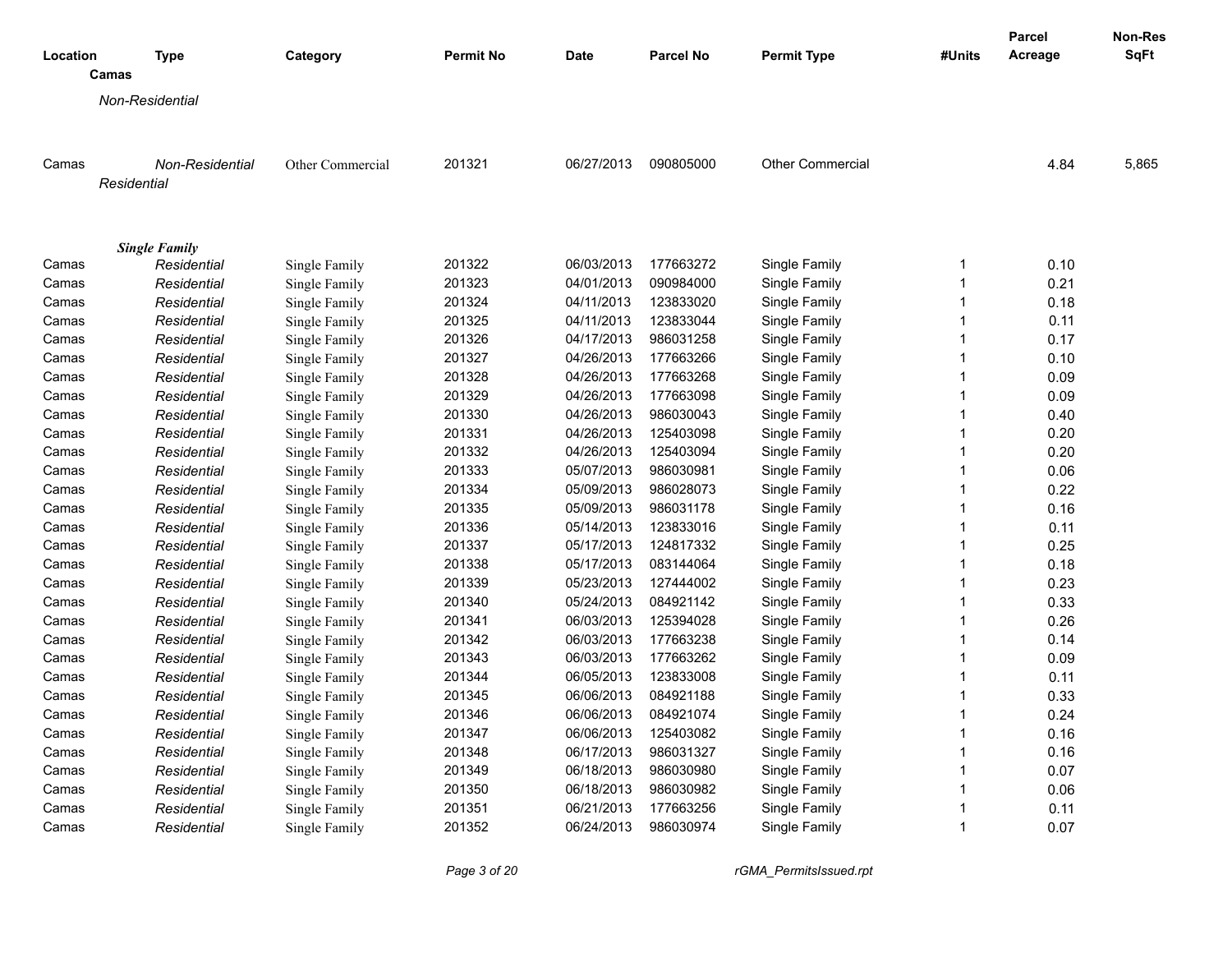| Location | <b>Type</b><br>Camas | Category      | <b>Permit No</b> | <b>Date</b> | <b>Parcel No</b> | <b>Permit Type</b> | #Units | <b>Parcel</b><br>Acreage   | <b>Non-Res</b><br><b>SqFt</b> |
|----------|----------------------|---------------|------------------|-------------|------------------|--------------------|--------|----------------------------|-------------------------------|
|          | Residential          |               |                  |             |                  |                    |        |                            |                               |
|          | <b>Single Family</b> |               |                  |             |                  |                    |        |                            |                               |
| Camas    | Residential          | Single Family | 201353           | 06/24/2013  | 986030973        | Single Family      |        | 0.07                       |                               |
| Camas    | Residential          | Single Family | 201354           | 06/24/2013  | 986031313        | Single Family      |        | 0.16                       |                               |
| Camas    | Residential          | Single Family | 201355           | 06/26/2013  | 090264164        | Single Family      |        | 0.43                       |                               |
|          |                      |               |                  |             |                  |                    | 34     | <b>Total Single Family</b> |                               |
|          |                      |               |                  |             |                  | Camas Sub Total    | 34     |                            | 5,865                         |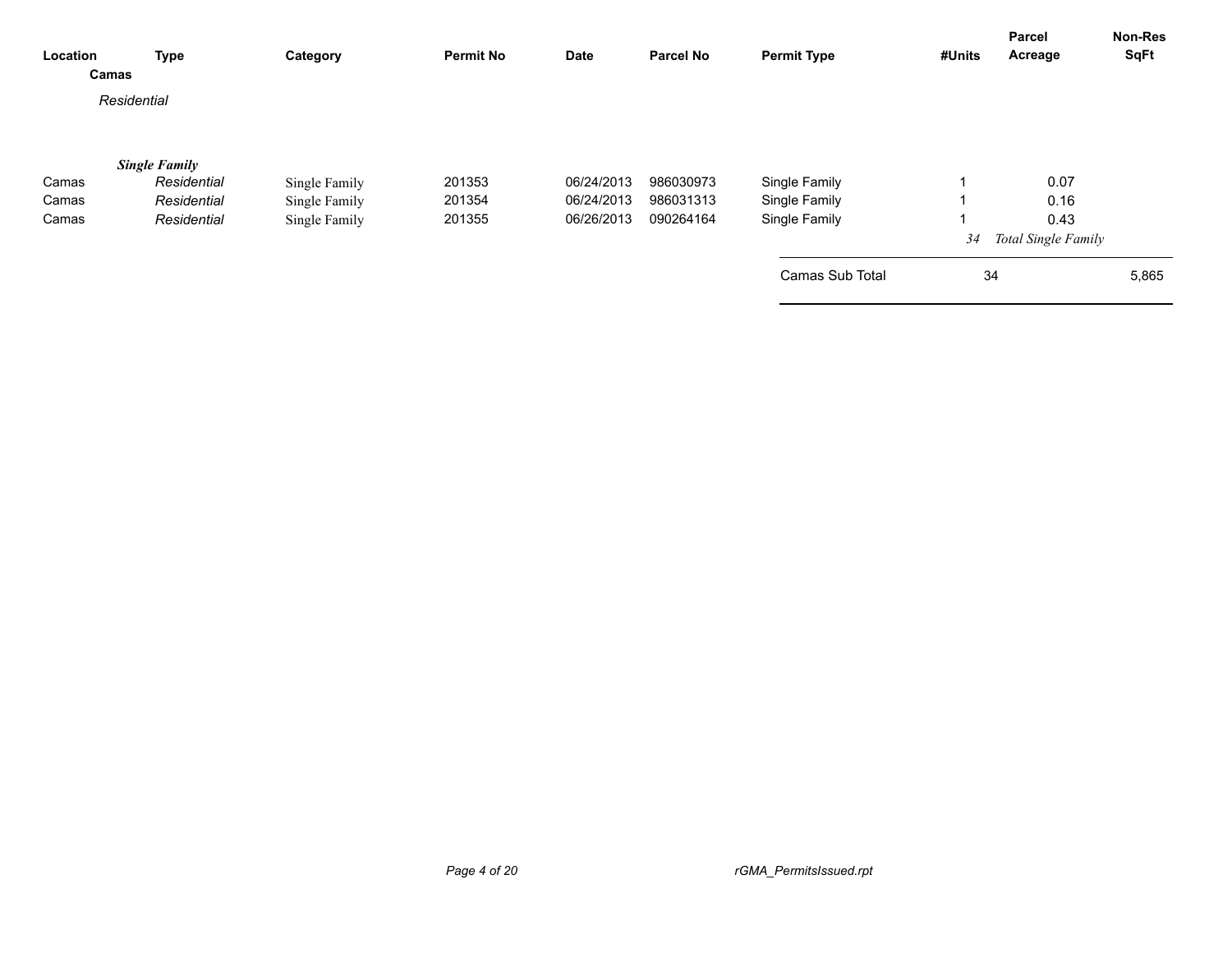| Location<br>La Center               | Type                                                              | Category                                        | <b>Permit No</b>                  | <b>Date</b>                            | <b>Parcel No</b>                    | <b>Permit Type</b>                              | #Units | Parcel<br>Acreage                                   | Non-Res<br><b>SqFt</b> |
|-------------------------------------|-------------------------------------------------------------------|-------------------------------------------------|-----------------------------------|----------------------------------------|-------------------------------------|-------------------------------------------------|--------|-----------------------------------------------------|------------------------|
|                                     | Non-Residential                                                   |                                                 |                                   |                                        |                                     |                                                 |        |                                                     |                        |
| La Center<br>Residential            | <b>Non-Residential</b>                                            | Other Commercial                                | CN1300001009                      | 04/16/2013                             | 063794000                           | <b>Other Commercial</b>                         |        | 0.24                                                | 2,700                  |
| La Center<br>La Center<br>La Center | <b>Single Family</b><br>Residential<br>Residential<br>Residential | Single Family<br>Single Family<br>Single Family | RN12-987<br>RN12-989<br>RN13-1019 | 05/16/2013<br>06/07/2013<br>06/07/2013 | 258905094<br>258894064<br>211461000 | Single Family<br>Single Family<br>Single Family | 3      | 0.17<br>0.14<br>10.77<br><b>Total Single Family</b> |                        |
|                                     |                                                                   |                                                 |                                   |                                        |                                     | La Center Sub Total                             | 3      |                                                     | 2,700                  |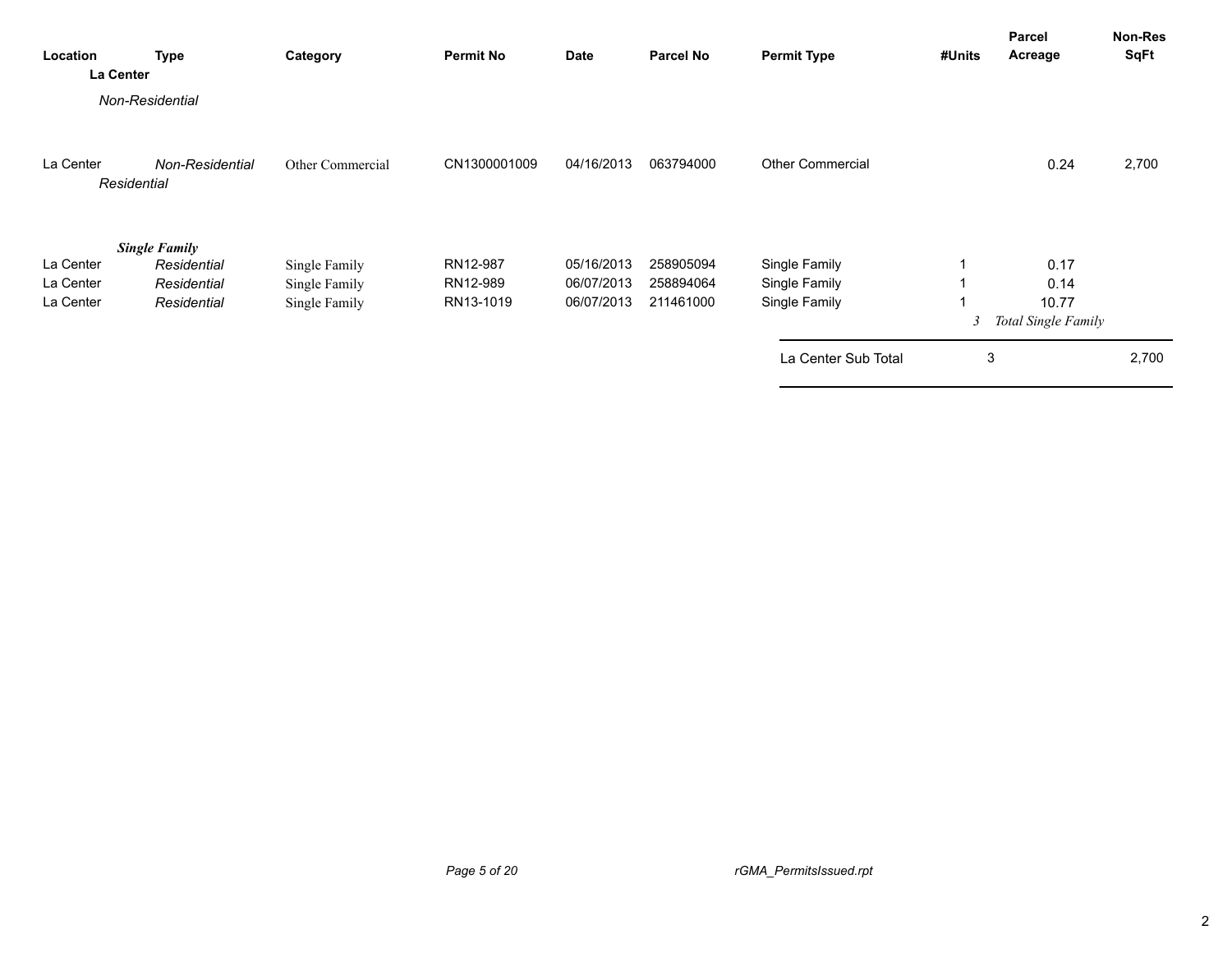|            |                           |               |                  |             |                  |                    |              | Parcel  | <b>Non-Res</b> |
|------------|---------------------------|---------------|------------------|-------------|------------------|--------------------|--------------|---------|----------------|
| Location   | <b>Type</b><br>Ridgefield | Category      | <b>Permit No</b> | <b>Date</b> | <b>Parcel No</b> | <b>Permit Type</b> | #Units       | Acreage | <b>SqFt</b>    |
|            | Residential               |               |                  |             |                  |                    |              |         |                |
|            |                           |               |                  |             |                  |                    |              |         |                |
|            |                           |               |                  |             |                  |                    |              |         |                |
|            | <b>Single Family</b>      |               |                  |             |                  |                    |              |         |                |
| Ridgefield | Residential               | Single Family | BLD-12-0189      | 04/01/2013  | 068318144        | Single Family      | 1            | 0.19    |                |
| Ridgefield | Residential               | Single Family | BLD-13-0047      | 05/01/2013  | 986026130        | Single Family      | 1            | 0.17    |                |
| Ridgefield | Residential               | Single Family | BLD-13-0050      | 04/01/2013  | 220032068        | Single Family      | 1            | 0.17    |                |
| Ridgefield | Residential               | Single Family | BLD-13-0051      | 04/01/2013  | 213956000        | Single Family      | 1            | 1.00    |                |
| Ridgefield | Residential               | Single Family | BLD-13-0052      | 04/01/2013  | 986028197        | Single Family      | 1            | 0.10    |                |
| Ridgefield | Residential               | Single Family | BLD-13-0053      | 04/01/2013  | 121061016        | Single Family      | 1            | 0.20    |                |
| Ridgefield | Residential               | Single Family | BLD-13-0054      | 04/01/2013  | 986028710        | Single Family      | 1            | 0.19    |                |
| Ridgefield | Residential               | Single Family | BLD-13-0055      | 04/01/2013  | 986028956        | Single Family      | 1            | 0.10    |                |
| Ridgefield | Residential               | Single Family | BLD-13-0057      | 04/01/2013  | 986030668        | Single Family      | 1            | 0.11    |                |
| Ridgefield | Residential               | Single Family | BLD-13-0058      | 04/01/2013  | 220032072        | Single Family      | 1            | 0.22    |                |
| Ridgefield | Residential               | Single Family | BLD-13-0059      | 04/01/2013  | 986030671        | Single Family      | 1            | 0.07    |                |
| Ridgefield | Residential               | Single Family | BLD-13-0061      | 04/01/2013  | 986030688        | Single Family      | 1            | 0.07    |                |
| Ridgefield | Residential               | Single Family | BLD-13-0062      | 04/01/2013  | 986030682        | Single Family      | 1            | 0.08    |                |
| Ridgefield | Residential               | Single Family | BLD-13-0063      | 04/01/2013  | 986028720        | Single Family      | 1            | 0.17    |                |
| Ridgefield | Residential               | Single Family | BLD-13-0066      | 05/01/2013  | 986028945        | Single Family      | 1            | 0.12    |                |
| Ridgefield | Residential               | Single Family | BLD-13-0067      | 05/01/2013  | 986028232        | Single Family      | 1            | 0.16    |                |
| Ridgefield | Residential               | Single Family | BLD-13-0068      | 05/01/2013  | 068318176        | Single Family      | $\mathbf{1}$ | 0.25    |                |
| Ridgefield | Residential               | Single Family | BLD-13-0069      | 05/01/2013  | 220032202        | Single Family      | 1            | 0.16    |                |
| Ridgefield | Residential               | Single Family | BLD-13-0072      | 05/01/2013  | 986030689        | Single Family      | 1            | 0.07    |                |
| Ridgefield | Residential               | Single Family | BLD-13-0073      | 05/01/2013  | 986030667        | Single Family      | 1            | 0.08    |                |
| Ridgefield | Residential               | Single Family | BLD-13-0074      | 05/01/2013  | 220032252        | Single Family      | 1            | 0.23    |                |
| Ridgefield | Residential               | Single Family | BLD-13-0077      | 05/01/2013  | 216044040        | Single Family      | 1            | 0.13    |                |
| Ridgefield | Residential               | Single Family | BLD-13-0081      | 05/01/2013  | 986030670        | Single Family      | 1            | 0.08    |                |
| Ridgefield | Residential               | Single Family | BLD-13-0083      | 05/01/2013  | 986028947        | Single Family      | 1            | 0.21    |                |
| Ridgefield | Residential               | Single Family | BLD-13-0085      | 06/01/2013  | 986026136        | Single Family      | 1            | 0.20    |                |
| Ridgefield | Residential               | Single Family | BLD-13-0089      | 06/01/2013  | 986028721        | Single Family      | 1            | 0.19    |                |
| Ridgefield | Residential               | Single Family | BLD-13-0091      | 05/01/2013  | 986030695        | Single Family      | 1            | 0.08    |                |
| Ridgefield | Residential               | Single Family | BLD-13-0094      | 06/01/2013  | 068318256        | Single Family      | 1            | 0.21    |                |
| Ridgefield | Residential               | Single Family | BLD-13-0095      | 05/01/2013  | 986028228        | Single Family      | 1            | 0.12    |                |
| Ridgefield | Residential               | Single Family | BLD-13-0096      | 06/01/2013  | 986030699        | Single Family      | 1            | 0.08    |                |
| Ridgefield | Residential               | Single Family | BLD-13-0097      | 06/01/2013  | 986030665        | Single Family      | 1            | 0.07    |                |
| Ridgefield | Residential               | Single Family | BLD-13-0098      | 05/01/2013  | 986030638        | Single Family      | 1            | 0.09    |                |
| Ridgefield | Residential               | Single Family | BLD-13-0103      | 06/01/2013  | 986028239        | Single Family      | 1            | 0.10    |                |
| Ridgefield | Residential               | Single Family | BLD-13-0104      | 06/01/2013  | 986028248        | Single Family      | 1            | 0.11    |                |
| Ridgefield | Residential               | Single Family | BLD-13-0106      | 06/01/2013  | 986028156        | Single Family      | 1            | 0.12    |                |

*Page 6 of 20 rGMA\_PermitsIssued.rpt*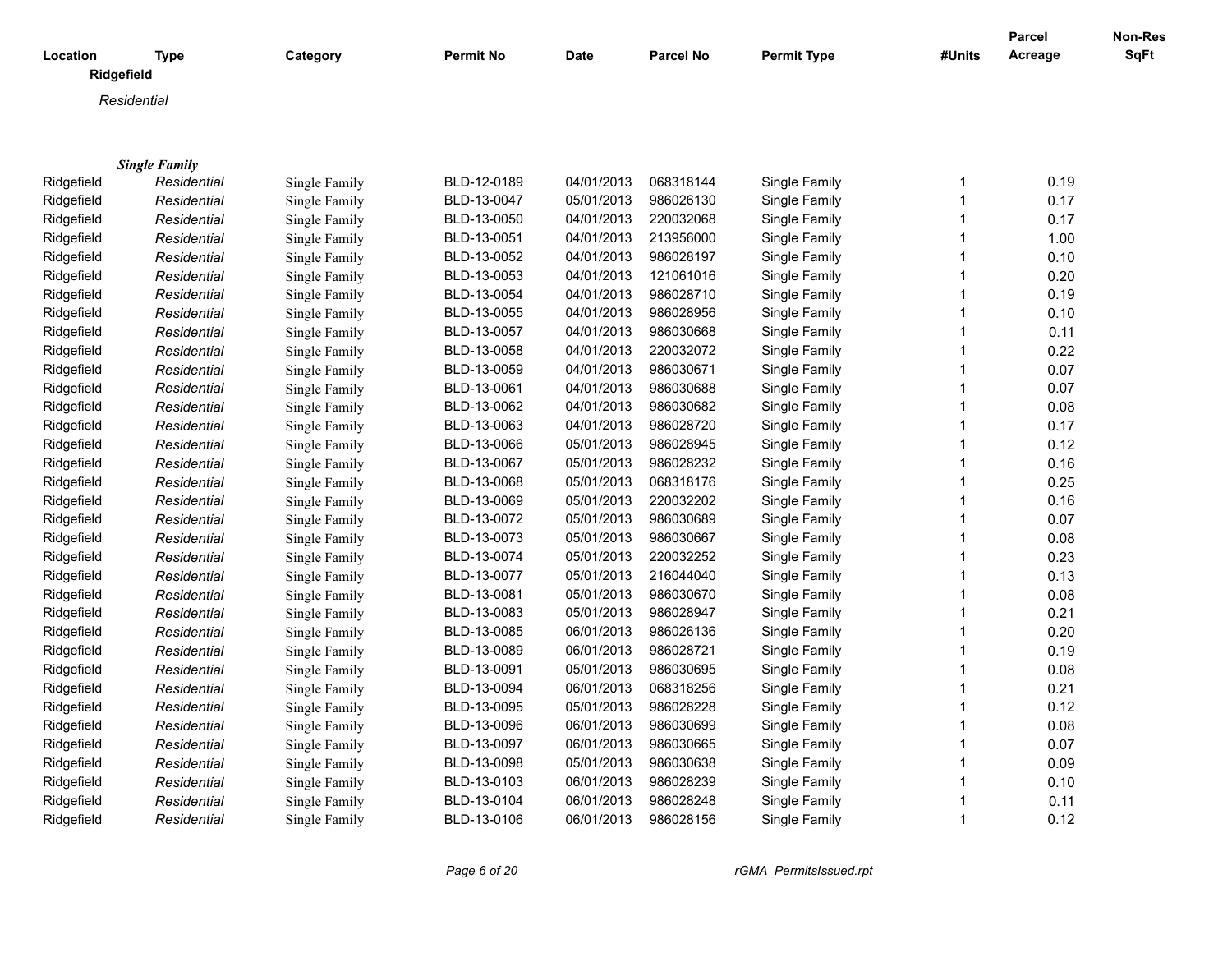| Location   | Type<br>Ridgefield   | Category      | <b>Permit No</b> | <b>Date</b> | Parcel No | <b>Permit Type</b>   | #Units | Parcel<br>Acreage   | Non-Res<br><b>SqFt</b> |
|------------|----------------------|---------------|------------------|-------------|-----------|----------------------|--------|---------------------|------------------------|
|            | Residential          |               |                  |             |           |                      |        |                     |                        |
|            |                      |               |                  |             |           |                      |        |                     |                        |
|            | <b>Single Family</b> |               |                  |             |           |                      |        |                     |                        |
| Ridgefield | Residential          | Single Family | BLD-13-0107      | 06/01/2013  | 986028246 | Single Family        |        | 0.09                |                        |
| Ridgefield | Residential          | Single Family | BLD-13-0108      | 06/01/2013  | 986028197 | Single Family        |        | 0.10                |                        |
| Ridgefield | Residential          | Single Family | BLD-13-0109      | 06/01/2013  | 986028195 | Single Family        |        | 0.10                |                        |
| Ridgefield | Residential          | Single Family | BLD-13-0110      | 06/01/2013  | 986028196 | Single Family        |        | 0.11                |                        |
| Ridgefield | Residential          | Single Family | BLD-13-0112      | 06/01/2013  | 986028247 | Single Family        |        | 0.09                |                        |
| Ridgefield | Residential          | Single Family | BLD-13-0113      | 06/01/2013  | 986028234 | Single Family        |        | 0.11                |                        |
| Ridgefield | Residential          | Single Family | BLD-13-0114      | 06/01/2013  | 986030707 | Single Family        |        | 0.09                |                        |
| Ridgefield | Residential          | Single Family | BLD-13-0115      | 06/01/2013  | 986030701 | Single Family        |        | 0.09                |                        |
| Ridgefield | Residential          | Single Family | BLD-13-0116      | 06/01/2013  | 986030676 | Single Family        |        | 0.07                |                        |
| Ridgefield | Residential          | Single Family | BLD-13-0117      | 06/01/2013  | 986030669 | Single Family        |        | 0.08                |                        |
| Ridgefield | Residential          | Single Family | BLD-13-0118      | 06/01/2013  | 986028700 | Single Family        |        | 0.23                |                        |
|            |                      |               |                  |             |           |                      | 46     | Total Single Family |                        |
|            |                      |               |                  |             |           | Ridgefield Sub Total | 46     |                     | $\mathbf{0}$           |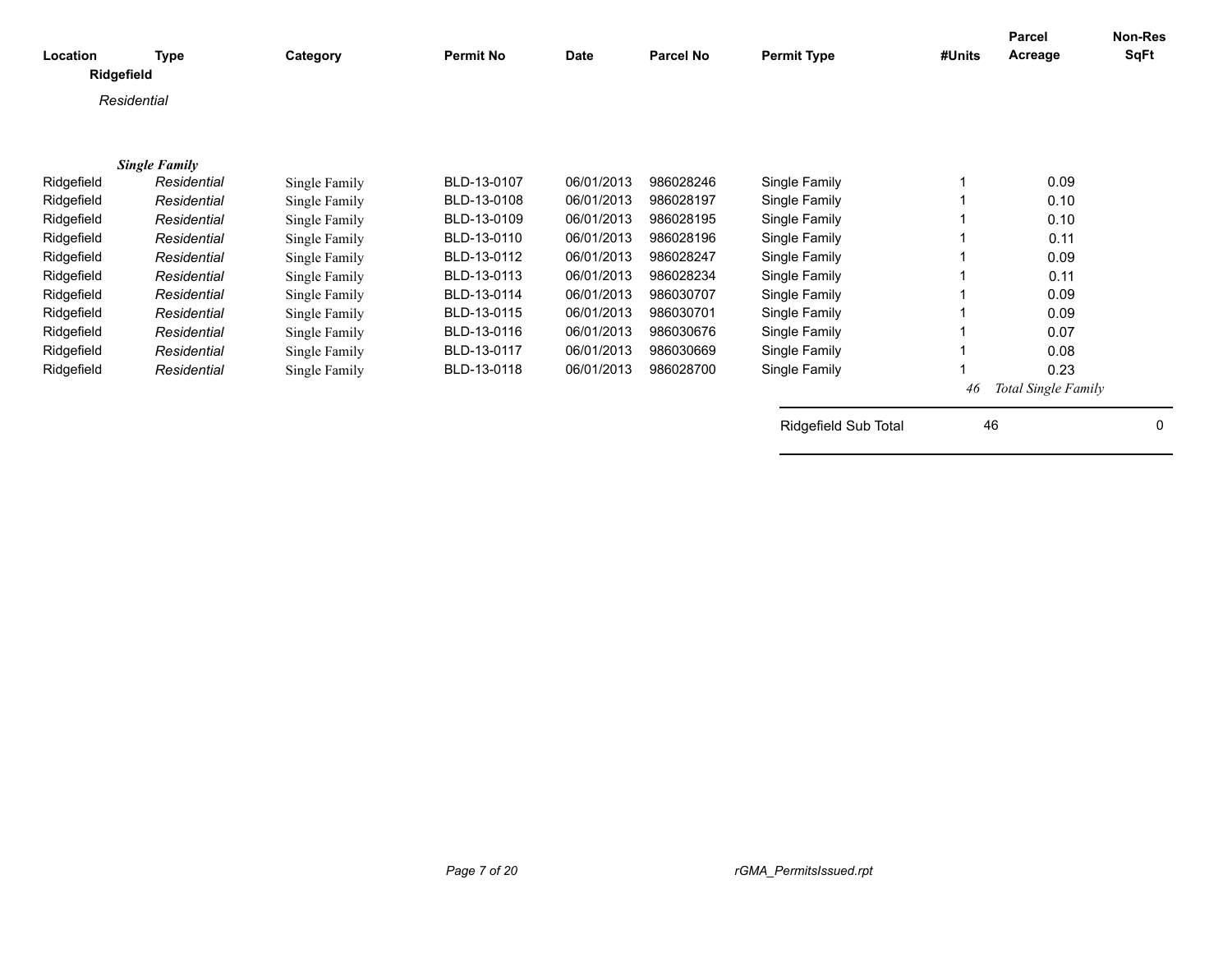|                              |                        |                  |                  |             |                  |                         |                | Parcel             | <b>Non-Res</b> |
|------------------------------|------------------------|------------------|------------------|-------------|------------------|-------------------------|----------------|--------------------|----------------|
| Location<br><b>Vancouver</b> | <b>Type</b>            | Category         | <b>Permit No</b> | <b>Date</b> | <b>Parcel No</b> | <b>Permit Type</b>      | #Units         | Acreage            | SqFt           |
|                              | Non-Residential        |                  |                  |             |                  |                         |                |                    |                |
|                              |                        |                  |                  |             |                  |                         |                |                    |                |
| Vancouver                    | <b>Non-Residential</b> | Other Commercial | COM2013-00088    | 06/19/2013  | 162647000        | <b>Other Commercial</b> |                | 0.82               | 6,822          |
|                              | Residential            |                  |                  |             |                  |                         |                |                    |                |
|                              |                        |                  |                  |             |                  |                         |                |                    |                |
|                              |                        |                  |                  |             |                  |                         |                |                    |                |
|                              | <b>Multi-Family</b>    |                  |                  |             |                  |                         |                |                    |                |
| Vancouver                    | Residential            | Multi-Family     | MFR2013-00054    | 04/05/2013  | 162647000        | Multi-Family            | 12             | 0.82               |                |
| Vancouver                    | Residential            | Multi-Family     | MFR2013-00055    | 05/10/2013  | 162647000        | Multi-Family            | 12             | 0.82               |                |
| Vancouver                    | Residential            | Multi-Family     | MFR2013-00056    | 04/18/2013  | 162647000        | Multi-Family            | 12             | 0.82               |                |
| Vancouver                    | Residential            | Multi-Family     | MFR2013-00058    | 04/18/2013  | 162647000        | Multi-Family            | 10             | 0.82               |                |
| Vancouver                    | Residential            | Multi-Family     | MFR2013-00059    | 04/05/2013  | 162647000        | Multi-Family            | 10             | 0.82               |                |
| Vancouver                    | Residential            | Multi-Family     | MFR2013-00061    | 05/10/2013  | 162647000        | Multi-Family            | 10             | 0.82               |                |
| Vancouver                    | Residential            | Multi-Family     | MFR2013-00062    | 05/10/2013  | 162647000        | Multi-Family            | 10             | 0.82               |                |
| Vancouver                    | Residential            | Multi-Family     | MFR2013-00063    | 05/10/2013  | 162647000        | Multi-Family            | 10             | 0.82               |                |
| Vancouver                    | Residential            | Multi-Family     | MFR2013-00064    | 04/18/2013  | 162647000        | Multi-Family            | 10             | 0.82               |                |
| Vancouver                    | Residential            | Multi-Family     | MFR2013-00065    | 04/18/2013  | 162647000        | Multi-Family            | 12             | 0.82               |                |
| Vancouver                    | Residential            | Multi-Family     | MFR2013-00066    | 04/05/2013  | 162647000        | Multi-Family            | $\,6\,$        | 0.82               |                |
| Vancouver                    | Residential            | Multi-Family     | MFR2013-00067    | 04/05/2013  | 162647000        | Multi-Family            | $\,6\,$        | 0.82               |                |
| Vancouver                    | Residential            | Multi-Family     | MFR2013-00068    | 04/05/2013  | 162647000        | Multi-Family            | $\,6\,$        | 0.82               |                |
| Vancouver                    | Residential            | Multi-Family     | MFR2013-00090    | 05/29/2013  | 176622000        | Multi-Family            | 12             | 10.65              |                |
| Vancouver                    | Residential            | Multi-Family     | MFR2013-00091    | 05/29/2013  | 176622000        | Multi-Family            | 14             | 10.65              |                |
| Vancouver                    | Residential            | Multi-Family     | MFR2013-00092    | 05/29/2013  | 176622000        | Multi-Family            | 14             | 10.65              |                |
| Vancouver                    | Residential            | Multi-Family     | MFR2013-00093    | 05/23/2013  | 176622000        | Multi-Family            | 8              | 10.65              |                |
| Vancouver                    | Residential            | Multi-Family     | MFR2013-00094    | 05/29/2013  | 176622000        | Multi-Family            | 8              | 10.65              |                |
| Vancouver                    | Residential            | Multi-Family     | MFR2013-00095    | 05/29/2013  | 176622000        | Multi-Family            | 10             | 10.65              |                |
| Vancouver                    | Residential            | Multi-Family     | MFR2013-00096    | 05/29/2013  | 176622000        | Multi-Family            | 10             | 10.65              |                |
| Vancouver                    | Residential            | Multi-Family     | MFR2013-00097    | 05/29/2013  | 176622000        | Multi-Family            | 10             | 10.65              |                |
|                              |                        |                  |                  |             |                  |                         | 212            | Total Multi-Family |                |
|                              | <b>Single Family</b>   |                  |                  |             |                  |                         |                |                    |                |
| Vancouver                    | Residential            | Mobile Home      | MOH2013-00002    | 04/11/2013  | 146778000        | Mobile Home             | $\mathbf{1}$   | 20.79              |                |
| Vancouver                    | Residential            | Mobile Home      | RES-124716       | 06/20/2013  | 002020000        | Mobile Home             | $\mathbf 1$    | 0.11               |                |
| Vancouver                    | Residential            | Mobile Home      | RES-125060       | 06/05/2013  | 062172185        | Mobile Home             | $\overline{1}$ | 0.13               |                |
| Vancouver                    | Residential            | Single Family    | RES-124501       | 05/21/2013  | 164924032        | Single Family           | $\overline{1}$ | 0.17               |                |
| Vancouver                    | Residential            | Single Family    | RES-124686       | 06/07/2013  | 037917387        | Single Family           | $\overline{1}$ | 0.52               |                |
| Vancouver                    | Residential            | Single Family    | RES-124714       | 05/22/2013  | 037918516        | Single Family           | $\mathbf 1$    | 0.18               |                |
| Vancouver                    | Residential            | Single Family    | RES-124723       | 05/28/2013  | 122148005        | Single Family           |                | 0.35               |                |
| Vancouver                    | Residential            | Single Family    | RES-124945       | 05/22/2013  | 111019306        | Single Family           | $\mathbf 1$    | 0.19               |                |
|                              |                        |                  |                  |             |                  |                         |                |                    |                |

*Page 8 of 20 rGMA\_PermitsIssued.rpt*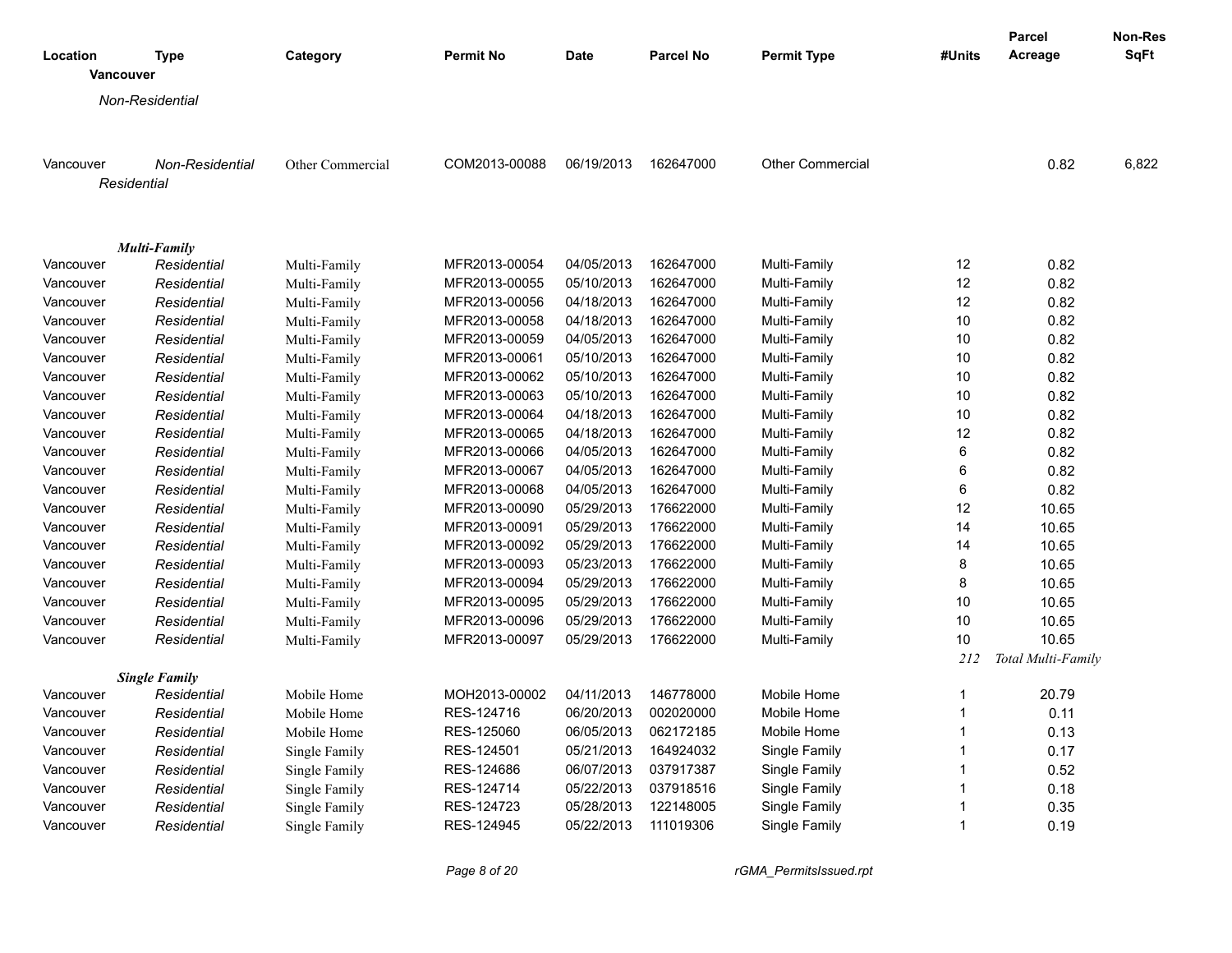|                              |                      |               |                  |             |                  |                    |        | <b>Parcel</b> | Non-Res     |
|------------------------------|----------------------|---------------|------------------|-------------|------------------|--------------------|--------|---------------|-------------|
| Location<br><b>Vancouver</b> | <b>Type</b>          | Category      | <b>Permit No</b> | <b>Date</b> | <b>Parcel No</b> | <b>Permit Type</b> | #Units | Acreage       | <b>SqFt</b> |
|                              | Residential          |               |                  |             |                  |                    |        |               |             |
|                              |                      |               |                  |             |                  |                    |        |               |             |
|                              |                      |               |                  |             |                  |                    |        |               |             |
|                              | <b>Single Family</b> |               |                  |             |                  |                    |        |               |             |
| Vancouver                    | Residential          | Single Family | RES-125007       | 06/11/2013  | 159338001        | Single Family      | 1      | 0.15          |             |
| Vancouver                    | Residential          | Single Family | RES-125041       | 05/31/2013  | 110280042        | Single Family      | 1      | 0.17          |             |
| Vancouver                    | Residential          | Single Family | RES-125154       | 05/29/2013  | 126737001        | Single Family      | 1      | 0.28          |             |
| Vancouver                    | Residential          | Single Family | RES-125245       | 06/03/2013  | 037915216        | Single Family      | 1      | 0.28          |             |
| Vancouver                    | Residential          | Single Family | RES-125416       | 05/30/2013  | 162434040        | Single Family      | 1      | 0.09          |             |
| Vancouver                    | Residential          | Single Family | RES-125423       | 06/26/2013  | 986027988        | Single Family      | 1      | 0.12          |             |
| Vancouver                    | Residential          | Single Family | RES-125553       | 06/26/2013  | 163763210        | Single Family      | 1      | 0.04          |             |
| Vancouver                    | Residential          | Single Family | RES-125554       | 06/26/2013  | 163763208        | Single Family      | 1      | 0.04          |             |
| Vancouver                    | Residential          | Single Family | RES-125595       | 06/26/2013  | 163763206        | Single Family      | 1      | 0.04          |             |
| Vancouver                    | Residential          | Single Family | RES-125596       | 06/26/2013  | 163763204        | Single Family      | 1      | 0.05          |             |
| Vancouver                    | Residential          | Single Family | RES-125774       | 06/21/2013  | 043430000        | Single Family      | 1      | 0.10          |             |
| Vancouver                    | Residential          | Single Family | SFR2012-00112    | 05/23/2013  | 986026537        | Single Family      | 1      | 0.06          |             |
| Vancouver                    | Residential          | Single Family | SFR2012-00254    | 05/07/2013  | 986027952        | Single Family      | 1      | 0.16          |             |
| Vancouver                    | Residential          | Single Family | SFR2013-00038    | 05/20/2013  | 114784968        | Single Family      | 1      | 0.25          |             |
| Vancouver                    | Residential          | Single Family | SFR2013-00048    | 04/02/2013  | 164786026        | Single Family      | 1      | 0.25          |             |
| Vancouver                    | Residential          | Single Family | SFR2013-00049    | 06/11/2013  | 122652000        | Single Family      | 1      | 1.20          |             |
| Vancouver                    | Residential          | Single Family | SFR2013-00050    | 05/14/2013  | 164924018        | Single Family      | 1      | 0.18          |             |
| Vancouver                    | Residential          | Single Family | SFR2013-00054    | 05/13/2013  | 165723054        | Single Family      | 1      | 0.05          |             |
| Vancouver                    | Residential          | Single Family | SFR2013-00055    | 05/13/2013  | 165723054        | Single Family      | 1      | 0.05          |             |
| Vancouver                    | Residential          | Single Family | SFR2013-00056    | 04/26/2013  | 165723074        | Single Family      | 1      | 0.06          |             |
| Vancouver                    | Residential          | Single Family | SFR2013-00057    | 04/26/2013  | 165723064        | Single Family      | 1      | 0.06          |             |
| Vancouver                    | Residential          | Single Family | SFR2013-00058    | 04/26/2013  | 165723072        | Single Family      | 1      | 0.04          |             |
| Vancouver                    | Residential          | Single Family | SFR2013-00059    | 05/13/2013  | 165723052        | Single Family      | 1      | 0.04          |             |
| Vancouver                    | Residential          | Single Family | SFR2013-00060    | 05/13/2013  | 165723050        | Single Family      | 1      | 0.04          |             |
| Vancouver                    | Residential          | Single Family | SFR2013-00061    | 05/13/2013  | 165723048        | Single Family      | 1      | 0.04          |             |
| Vancouver                    | Residential          | Single Family | SFR2013-00066    | 04/26/2013  | 165723070        | Single Family      | 1      | 0.04          |             |
| Vancouver                    | Residential          | Single Family | SFR2013-00067    | 04/26/2013  | 165723066        | Single Family      | 1      | 0.04          |             |
| Vancouver                    | Residential          | Single Family | SFR2013-00068    | 05/13/2013  | 165723046        | Single Family      | 1      | 0.04          |             |
| Vancouver                    | Residential          | Single Family | SFR2013-00069    | 04/26/2013  | 165723068        | Single Family      | 1      | 0.04          |             |
| Vancouver                    | Residential          | Single Family | SFR2013-00083    | 04/11/2013  | 986027976        | Single Family      | 1      | 0.12          |             |
| Vancouver                    | Residential          | Single Family | SFR2013-00084    | 06/05/2013  | 109583064        | Single Family      | 1      | 0.17          |             |
| Vancouver                    | Residential          | Single Family | SFR2013-00085    | 06/07/2013  | 164786024        | Single Family      | 1      | 0.25          |             |
| Vancouver                    | Residential          | Single Family | SFR2013-00086    | 04/16/2013  | 113035040        | Single Family      | 1      | 0.14          |             |
| Vancouver                    | Residential          | Single Family | SFR2013-00087    | 05/10/2013  | 126694028        | Single Family      |        | 0.18          |             |
| Vancouver                    | Residential          | Single Family | SFR2013-00088    | 04/29/2013  | 159338009        | Single Family      | 1      | 0.13          |             |

*Page 9 of 20 rGMA\_PermitsIssued.rpt*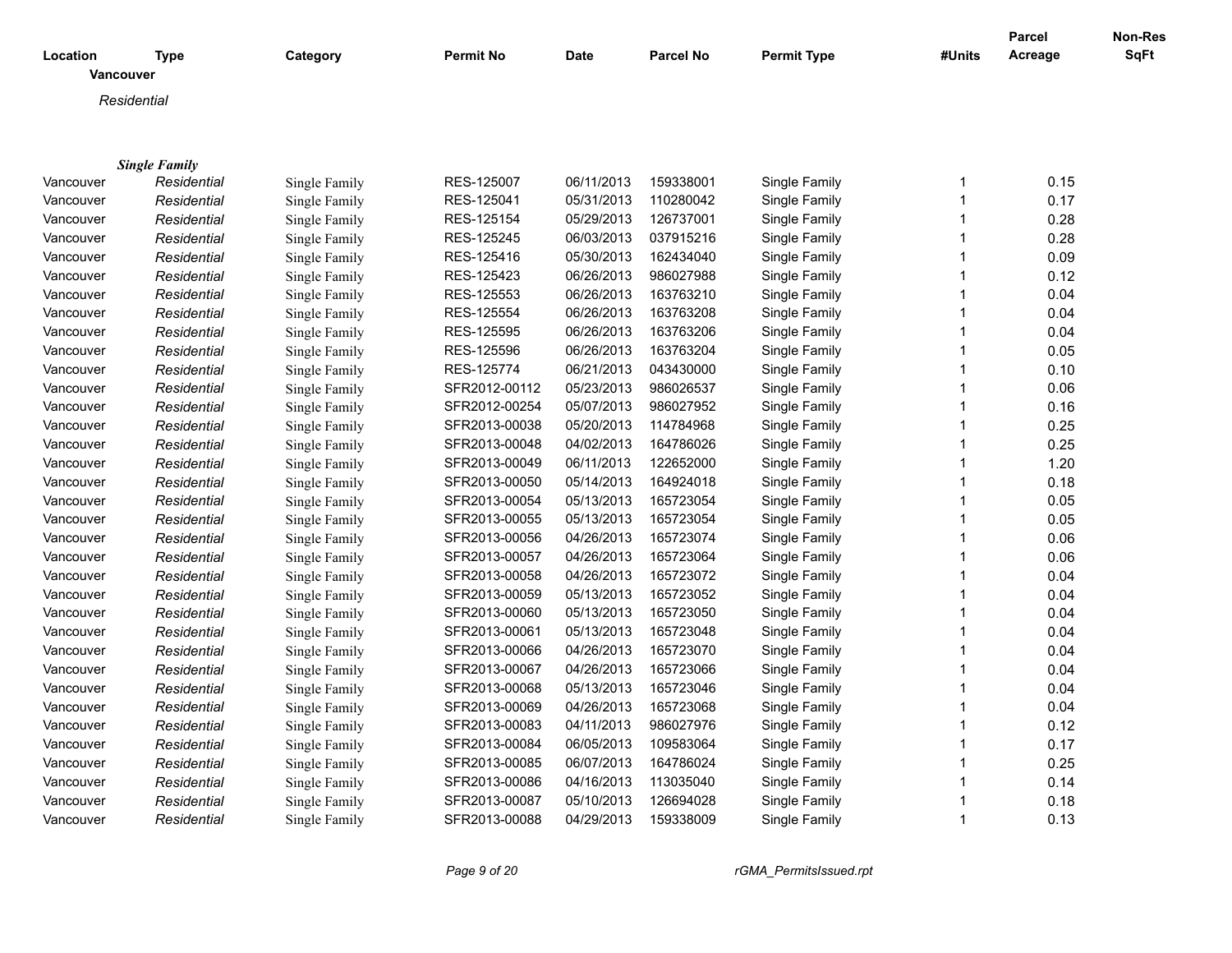|                      |                      |               |                  |             |                  |                     |        | Parcel              | <b>Non-Res</b> |
|----------------------|----------------------|---------------|------------------|-------------|------------------|---------------------|--------|---------------------|----------------|
| Location             | Type                 | Category      | <b>Permit No</b> | <b>Date</b> | <b>Parcel No</b> | <b>Permit Type</b>  | #Units | Acreage             | <b>SqFt</b>    |
| Vancouver            |                      |               |                  |             |                  |                     |        |                     |                |
| Residential          |                      |               |                  |             |                  |                     |        |                     |                |
|                      |                      |               |                  |             |                  |                     |        |                     |                |
|                      |                      |               |                  |             |                  |                     |        |                     |                |
|                      | <b>Single Family</b> |               |                  |             |                  |                     |        |                     |                |
| Vancouver            | Residential          | Single Family | SFR2013-00089    | 04/09/2013  | 110280008        | Single Family       | 1      | 0.19                |                |
| Vancouver            | Residential          | Single Family | SFR2013-00092    | 05/02/2013  | 035770730        | Single Family       |        | 0.28                |                |
| Vancouver            | Residential          | Single Family | SFR2013-00093    | 04/25/2013  | 986027945        | Single Family       |        | 0.11                |                |
| Vancouver            | Residential          | Single Family | SFR2013-00094    | 04/25/2013  | 986027946        | Single Family       |        | 0.11                |                |
| Vancouver            | Residential          | Single Family | SFR2013-00095    | 04/29/2013  | 110185015        | Single Family       |        | 0.15                |                |
| Vancouver            | Residential          | Single Family | SFR2013-00096    | 05/08/2013  | 032410000        | Single Family       |        | 0.09                |                |
| Vancouver            | Residential          | Single Family | SFR2013-00097    | 05/07/2013  | 986026516        | Single Family       |        | 0.10                |                |
| Vancouver            | Residential          | Single Family | SFR2013-00099    | 05/08/2013  | 986028535        | Single Family       | 1      | 0.25                |                |
| Vancouver            | Residential          | Single Family | SFR2013-00100    | 05/13/2013  | 110185009        | Single Family       | 1      | 0.10                |                |
| Vancouver            | Residential          | Single Family | SFR2013-00101    | 05/13/2013  | 110185014        | Single Family       |        | 0.10                |                |
| Vancouver            | Residential          | Single Family | SFR2013-00102    | 05/22/2013  | 035770172        | Single Family       |        | 0.29                |                |
|                      |                      |               |                  |             |                  |                     | 54     | Total Single Family |                |
|                      |                      |               |                  |             |                  | Vancouver Sub Total | 266    |                     | 6,822          |
|                      |                      |               |                  |             |                  |                     |        |                     |                |
| <b>Vancouver UGA</b> |                      |               |                  |             |                  |                     |        |                     |                |
|                      | Non-Residential      |               |                  |             |                  |                     |        |                     |                |
|                      |                      |               |                  |             |                  |                     |        |                     |                |
|                      |                      |               |                  |             |                  |                     |        |                     |                |
| Vancouver UG         | Non-Residential      | Institutional | COM2013-00002    | 04/17/2013  | 105714000        | Institutional       |        | 1.15                | 1,200          |
| Vancouver UG         | Non-Residential      | Institutional | COM2013-00014    | 06/27/2013  | 200178000        | Institutional       |        | 1.68                | 960            |
| Vancouver UG         | Non-Residential      | Institutional | COM2013-00087    | 05/01/2013  | 183304000        | Institutional       |        | 2.50                | 168            |
| Residential          |                      |               |                  |             |                  |                     |        |                     |                |
|                      |                      |               |                  |             |                  |                     |        |                     |                |
|                      | <b>Multi-Family</b>  |               |                  |             |                  |                     |        |                     |                |
| Vancouver UG         | Residential          | Multi-Family  | SFR2013-00012    | 04/01/2013  | 105000152        | Multi-Family        | 1      | 0.10                |                |
| Vancouver UG         | Residential          | Multi-Family  | SFR2013-00013    | 04/01/2013  | 105000154        | Multi-Family        | 1      | 0.08                |                |
| Vancouver UG         | Residential          | Multi-Family  | SFR2013-00101    | 04/18/2013  | 156690086        | Multi-Family        |        | 0.05                |                |
| Vancouver UG         | Residential          | Multi-Family  | SFR2013-00102    | 04/18/2013  | 156690084        | Multi-Family        |        | 0.05                |                |
| Vancouver UG         | Residential          | Multi-Family  | SFR2013-00103    | 04/18/2013  | 156690082        | Multi-Family        |        | 0.04                |                |
| Vancouver UG         | Residential          | Multi-Family  | SFR2013-00104    | 04/18/2013  | 156690080        | Multi-Family        |        | 0.04                |                |
| Vancouver UG         | Residential          | Multi-Family  | SFR2013-00105    | 04/18/2013  | 156690078        | Multi-Family        |        | 0.07                |                |
| Vancouver UG         | Residential          | Multi-Family  | SFR2013-00151    | 04/09/2013  | 144521010        | Multi-Family        |        | 0.05                |                |
|                      |                      |               |                  |             |                  |                     |        |                     |                |

*Page 10 of 20 rGMA\_PermitsIssued.rpt*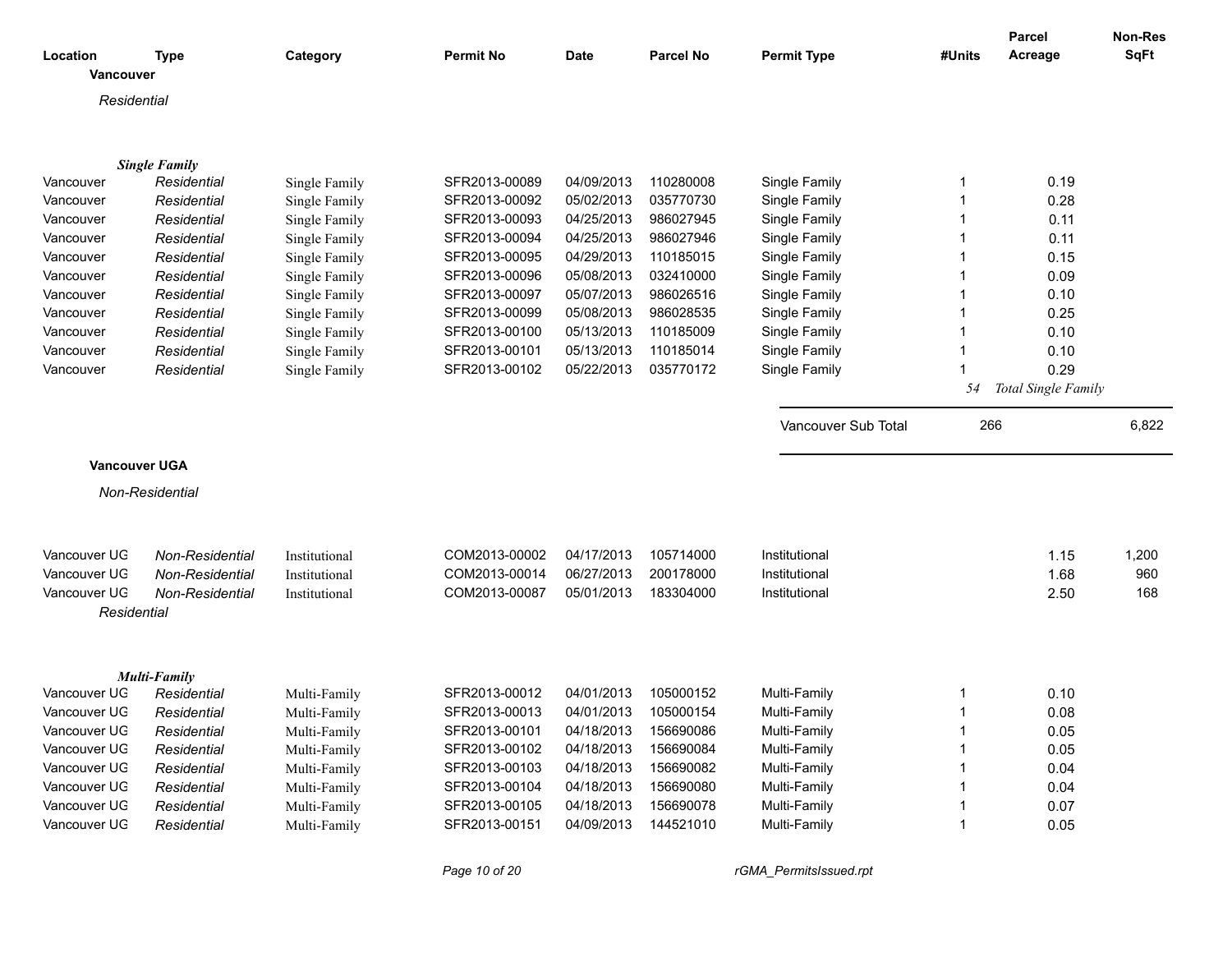| Location<br><b>Vancouver UGA</b> | <b>Type</b>                        | Category      | <b>Permit No</b> | <b>Date</b> | <b>Parcel No</b> | <b>Permit Type</b> | #Units       | <b>Parcel</b><br>Acreage | Non-Res<br><b>SqFt</b> |
|----------------------------------|------------------------------------|---------------|------------------|-------------|------------------|--------------------|--------------|--------------------------|------------------------|
|                                  |                                    |               |                  |             |                  |                    |              |                          |                        |
| Residential                      |                                    |               |                  |             |                  |                    |              |                          |                        |
|                                  |                                    |               |                  |             |                  |                    |              |                          |                        |
|                                  |                                    |               |                  |             |                  |                    |              |                          |                        |
| Vancouver UG                     | <b>Multi-Family</b><br>Residential | Multi-Family  | SFR2013-00152    | 04/09/2013  | 144521012        | Multi-Family       | 1            | 0.04                     |                        |
| Vancouver UG                     | Residential                        | Multi-Family  | SFR2013-00153    | 04/09/2013  | 144521014        | Multi-Family       | $\mathbf{1}$ | 0.05                     |                        |
| Vancouver UG                     | Residential                        | Multi-Family  | SFR2013-00154    | 04/09/2013  | 144521016        | Multi-Family       | $\mathbf{1}$ | 0.06                     |                        |
| Vancouver UG                     | Residential                        | Multi-Family  | SFR2013-00155    | 04/09/2013  | 144521018        | Multi-Family       | 1            | 0.05                     |                        |
| Vancouver UG                     | Residential                        | Multi-Family  | SFR2013-00156    | 04/09/2013  | 144521020        | Multi-Family       | $\mathbf{1}$ | 0.08                     |                        |
| Vancouver UG                     | Residential                        | Multi-Family  | SFR2013-00306    | 06/07/2013  | 160846014        | Multi-Family       | $\mathbf{1}$ | 0.04                     |                        |
| Vancouver UG                     | Residential                        | Multi-Family  | SFR2013-00307    | 06/07/2013  | 160846012        | Multi-Family       | 1            | 0.03                     |                        |
| Vancouver UG                     | Residential                        | Multi-Family  | SFR2013-00308    | 06/07/2013  | 160846010        | Multi-Family       | 1            | 0.04                     |                        |
| Vancouver UG                     | Residential                        | Multi-Family  | SFR2013-00309    | 06/07/2013  | 160846008        | Multi-Family       | $\mathbf{1}$ | 0.04                     |                        |
| Vancouver UG                     | Residential                        | Multi-Family  | SFR2013-00310    | 06/07/2013  | 160846002        | Multi-Family       | $\mathbf{1}$ | 0.04                     |                        |
| Vancouver UG                     | Residential                        | Multi-Family  | SFR2013-00311    | 06/07/2013  | 160846040        | Multi-Family       | $\mathbf{1}$ | 0.06                     |                        |
| Vancouver UG                     | Residential                        | Multi-Family  | SFR2013-00312    | 06/07/2013  | 160846044        | Multi-Family       | 1            | 0.04                     |                        |
| Vancouver UG                     | Residential                        | Multi-Family  | SFR2013-00313    | 06/07/2013  | 160846004        | Multi-Family       | 1            | 0.03                     |                        |
| Vancouver UG                     | Residential                        | Multi-Family  | SFR2013-00314    | 06/07/2013  | 160846006        | Multi-Family       | 1            | 0.04                     |                        |
| Vancouver UG                     | Residential                        | Multi-Family  | SFR2013-00315    | 06/07/2013  | 160846042        | Multi-Family       | $\mathbf{1}$ | 0.03                     |                        |
| Vancouver UG                     | Residential                        | Multi-Family  | SFR2013-00316    | 06/07/2013  | 160846046        | Multi-Family       | 1            | 0.05                     |                        |
| Vancouver UG                     | Residential                        | Multi-Family  | SFR2013-00317    | 06/07/2013  | 160846048        | Multi-Family       | $\mathbf{1}$ | 0.04                     |                        |
| Vancouver UG                     | Residential                        | Multi-Family  | SFR2013-00318    | 06/07/2013  | 160846050        | Multi-Family       | 1            | 0.07                     |                        |
|                                  |                                    |               |                  |             |                  |                    | 26           | Total Multi-Family       |                        |
|                                  | <b>Single Family</b>               |               |                  |             |                  |                    |              |                          |                        |
| Vancouver UG                     | Residential                        | Single Family | SFR2012-00188    | 04/01/2013  | 106036150        | Single Family      | 1            | 0.07                     |                        |
| Vancouver UG                     | Residential                        | Single Family | SFR2012-00421    | 06/25/2013  | 154224002        | Single Family      | $\mathbf{1}$ | 0.12                     |                        |
| Vancouver UG                     | Residential                        | Single Family | SFR2012-00426    | 06/25/2013  | 154224066        | Single Family      | 1            | 0.17                     |                        |
| Vancouver UG                     | Residential                        | Single Family | SFR2012-00428    | 06/25/2013  | 154224012        | Single Family      | $\mathbf{1}$ | 0.12                     |                        |
| Vancouver UG                     | Residential                        | Single Family | SFR2012-00618    | 04/02/2013  | 986030241        | Single Family      | 1            | 0.09                     |                        |
| Vancouver UG                     | Residential                        | Single Family | SFR2012-00619    | 05/02/2013  | 986030239        | Single Family      |              | 0.09                     |                        |
| Vancouver UG                     | Residential                        | Single Family | SFR2012-00635    | 04/02/2013  | 986030244        | Single Family      | 1            | 0.10                     |                        |
| Vancouver UG                     | Residential                        | Single Family | SFR2013-00018    | 06/28/2013  | 156442050        | Single Family      | $\mathbf 1$  | 0.07                     |                        |
| Vancouver UG                     | Residential                        | Single Family | SFR2013-00051    | 05/21/2013  | 986030123        | Single Family      | 1            | 0.06                     |                        |
| Vancouver UG                     | Residential                        | Single Family | SFR2013-00053    | 05/21/2013  | 986030124        | Single Family      | $\mathbf{1}$ | 0.06                     |                        |
| Vancouver UG                     | Residential                        | Single Family | SFR2013-00054    | 05/21/2013  | 986030125        | Single Family      | 1            | 0.06                     |                        |
| Vancouver UG                     | Residential                        | Single Family | SFR2013-00055    | 06/24/2013  | 986030126        | Single Family      | 1            | 0.06                     |                        |
| Vancouver UG                     | Residential                        | Single Family | SFR2013-00056    | 06/26/2013  | 986030127        | Single Family      | 1            | 0.06                     |                        |
| Vancouver UG                     | Residential                        | Single Family | SFR2013-00064    | 04/01/2013  | 106036146        | Single Family      |              | 0.07                     |                        |
| Vancouver UG                     | Residential                        | Single Family | SFR2013-00076    | 06/26/2013  | 986030128        | Single Family      | 1            | 0.06                     |                        |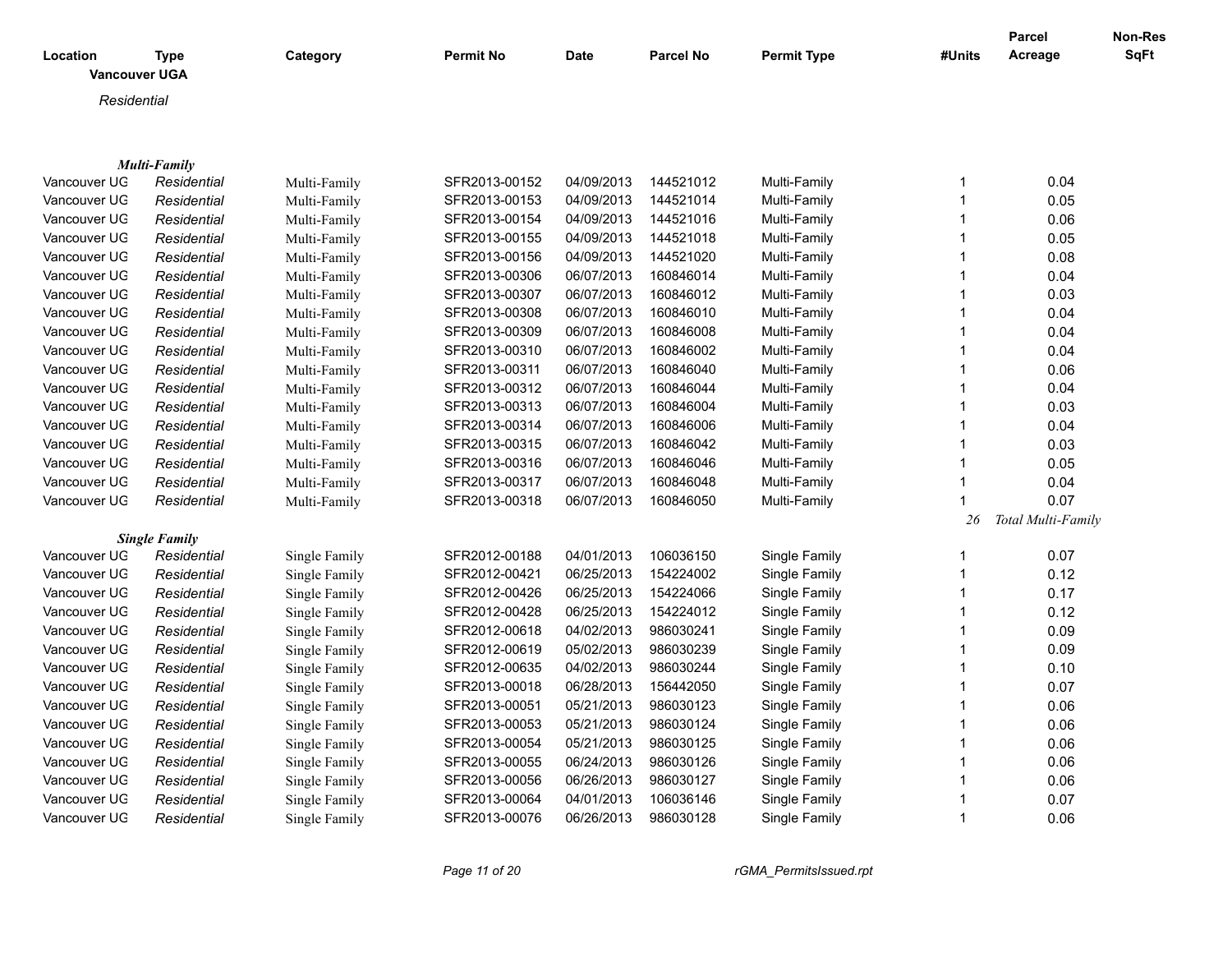| Residential<br><b>Single Family</b><br>0.06<br>Vancouver UG<br>Residential<br>SFR2013-00091<br>06/19/2013<br>986030130<br>Single Family<br>Single Family<br>1<br>Vancouver UG<br>SFR2013-00092<br>06/19/2013<br>986030131<br>Single Family<br>0.06<br>Residential<br>Single Family<br>1<br>0.07<br>Vancouver UG<br>Residential<br>Single Family<br>SFR2013-00093<br>05/21/2013<br>986030133<br>Single Family<br>06/19/2013<br>986030132<br>Single Family<br>0.06<br>Vancouver UG<br>Residential<br>Single Family<br>SFR2013-00094<br>$\mathbf 1$<br>0.57<br>Vancouver UG<br>SFR2013-00100<br>04/01/2013<br>188220020<br>Single Family<br>1<br>Residential<br>Single Family<br>Vancouver UG<br>04/09/2013<br>SFR2013-00107<br>156946068<br>Single Family<br>1<br>0.10<br>Residential<br>Single Family<br>0.27<br>Vancouver UG<br>SFR2013-00113<br>05/29/2013<br>105260054<br>Single Family<br>Residential<br>Single Family<br>1<br>Vancouver UG<br>SFR2013-00114<br>04/05/2013<br>105260060<br>0.19<br>Single Family<br>Residential<br>Single Family<br>0.13<br>Vancouver UG<br>SFR2013-00124<br>04/01/2013<br>145043026<br>Single Family<br>1<br>Residential<br>Single Family<br>0.07<br>Vancouver UG<br>SFR2013-00146<br>04/02/2013<br>986030011<br>Single Family<br>$\mathbf 1$<br>Residential<br>Single Family<br>0.15<br>Vancouver UG<br>SFR2013-00147<br>04/03/2013<br>154050012<br>Residential<br>Single Family<br>Single Family<br>1<br>0.19<br>Vancouver UG<br>SFR2013-00149<br>04/02/2013<br>986028355<br>Single Family<br>Residential<br>1<br>Single Family<br>Vancouver UG<br>SFR2013-00150<br>04/16/2013<br>986031138<br>Single Family<br>0.15<br>Residential<br>Single Family<br>04/08/2013<br>986031154<br>Vancouver UG<br>SFR2013-00157<br>Single Family<br>0.19<br>Residential<br>Single Family<br>0.13<br>Vancouver UG<br>SFR2013-00158<br>04/16/2013<br>986031128<br>Single Family<br>Residential<br>Single Family<br>0.14<br>Vancouver UG<br>SFR2013-00161<br>04/01/2013<br>986031118<br>Single Family<br>Residential<br>Single Family<br>1<br>04/01/2013<br>986031125<br>0.12<br>Vancouver UG<br>Residential<br>Single Family<br>SFR2013-00162<br>Single Family<br>1<br>0.09<br>Vancouver UG<br>SFR2013-00163<br>05/03/2013<br>160758002<br>Single Family<br>Residential<br>Single Family<br>Vancouver UG<br>0.05<br>Residential<br>SFR2013-00164<br>05/03/2013<br>160758152<br>Single Family<br>1<br>Single Family<br>0.07<br>Vancouver UG<br>SFR2013-00165<br>05/03/2013<br>160758004<br>Single Family<br>Residential<br>Single Family<br>Vancouver UG<br>05/01/2013<br>2.51<br>SFR2013-00168<br>198841000<br>Single Family<br>Residential<br>Single Family<br>Vancouver UG<br>SFR2013-00170<br>04/05/2013<br>188220032<br>Single Family<br>0.65<br>Residential<br>Single Family<br>1<br>Vancouver UG<br>04/08/2013<br>188997020<br>0.18<br>Residential<br>SFR2013-00171<br>Single Family<br>Single Family<br>1<br>0.12<br>Vancouver UG<br>SFR2013-00175<br>05/13/2013<br>986030181<br>Single Family<br>Residential<br>Single Family<br>1<br>06/05/2013<br>0.06<br>Vancouver UG<br>Residential<br>SFR2013-00179<br>187946002<br>Single Family<br>Single Family<br>1<br>0.06<br>Vancouver UG<br>SFR2013-00180<br>04/29/2013<br>187946004<br>Single Family<br>Residential<br>Single Family<br>0.14<br>Vancouver UG<br>SFR2013-00181<br>04/09/2013<br>986025897<br>Single Family<br>Residential<br>Single Family<br>Single Family<br>Vancouver UG<br>SFR2013-00182<br>04/19/2013<br>184730006<br>0.24<br>Residential<br>Single Family<br>1<br>Vancouver UG<br>SFR2013-00184<br>04/22/2013<br>986025877<br>0.12<br>Single Family<br>Residential<br>Single Family<br>Vancouver UG<br>SFR2013-00185<br>04/15/2013<br>986031129<br>Single Family<br>0.19<br>Residential<br>Single Family | Location<br><b>Vancouver UGA</b> | <b>Type</b> | Category      | <b>Permit No</b> | Date       | <b>Parcel No</b> | <b>Permit Type</b> | #Units | Parcel<br>Acreage | <b>Non-Res</b><br><b>SqFt</b> |
|---------------------------------------------------------------------------------------------------------------------------------------------------------------------------------------------------------------------------------------------------------------------------------------------------------------------------------------------------------------------------------------------------------------------------------------------------------------------------------------------------------------------------------------------------------------------------------------------------------------------------------------------------------------------------------------------------------------------------------------------------------------------------------------------------------------------------------------------------------------------------------------------------------------------------------------------------------------------------------------------------------------------------------------------------------------------------------------------------------------------------------------------------------------------------------------------------------------------------------------------------------------------------------------------------------------------------------------------------------------------------------------------------------------------------------------------------------------------------------------------------------------------------------------------------------------------------------------------------------------------------------------------------------------------------------------------------------------------------------------------------------------------------------------------------------------------------------------------------------------------------------------------------------------------------------------------------------------------------------------------------------------------------------------------------------------------------------------------------------------------------------------------------------------------------------------------------------------------------------------------------------------------------------------------------------------------------------------------------------------------------------------------------------------------------------------------------------------------------------------------------------------------------------------------------------------------------------------------------------------------------------------------------------------------------------------------------------------------------------------------------------------------------------------------------------------------------------------------------------------------------------------------------------------------------------------------------------------------------------------------------------------------------------------------------------------------------------------------------------------------------------------------------------------------------------------------------------------------------------------------------------------------------------------------------------------------------------------------------------------------------------------------------------------------------------------------------------------------------------------------------------------------------------------------------------------------------------------------------------------------------------------------------------------------------------------------------------------------------------------------------------------------------------------------------------|----------------------------------|-------------|---------------|------------------|------------|------------------|--------------------|--------|-------------------|-------------------------------|
|                                                                                                                                                                                                                                                                                                                                                                                                                                                                                                                                                                                                                                                                                                                                                                                                                                                                                                                                                                                                                                                                                                                                                                                                                                                                                                                                                                                                                                                                                                                                                                                                                                                                                                                                                                                                                                                                                                                                                                                                                                                                                                                                                                                                                                                                                                                                                                                                                                                                                                                                                                                                                                                                                                                                                                                                                                                                                                                                                                                                                                                                                                                                                                                                                                                                                                                                                                                                                                                                                                                                                                                                                                                                                                                                                                                                         |                                  |             |               |                  |            |                  |                    |        |                   |                               |
|                                                                                                                                                                                                                                                                                                                                                                                                                                                                                                                                                                                                                                                                                                                                                                                                                                                                                                                                                                                                                                                                                                                                                                                                                                                                                                                                                                                                                                                                                                                                                                                                                                                                                                                                                                                                                                                                                                                                                                                                                                                                                                                                                                                                                                                                                                                                                                                                                                                                                                                                                                                                                                                                                                                                                                                                                                                                                                                                                                                                                                                                                                                                                                                                                                                                                                                                                                                                                                                                                                                                                                                                                                                                                                                                                                                                         |                                  |             |               |                  |            |                  |                    |        |                   |                               |
|                                                                                                                                                                                                                                                                                                                                                                                                                                                                                                                                                                                                                                                                                                                                                                                                                                                                                                                                                                                                                                                                                                                                                                                                                                                                                                                                                                                                                                                                                                                                                                                                                                                                                                                                                                                                                                                                                                                                                                                                                                                                                                                                                                                                                                                                                                                                                                                                                                                                                                                                                                                                                                                                                                                                                                                                                                                                                                                                                                                                                                                                                                                                                                                                                                                                                                                                                                                                                                                                                                                                                                                                                                                                                                                                                                                                         |                                  |             |               |                  |            |                  |                    |        |                   |                               |
|                                                                                                                                                                                                                                                                                                                                                                                                                                                                                                                                                                                                                                                                                                                                                                                                                                                                                                                                                                                                                                                                                                                                                                                                                                                                                                                                                                                                                                                                                                                                                                                                                                                                                                                                                                                                                                                                                                                                                                                                                                                                                                                                                                                                                                                                                                                                                                                                                                                                                                                                                                                                                                                                                                                                                                                                                                                                                                                                                                                                                                                                                                                                                                                                                                                                                                                                                                                                                                                                                                                                                                                                                                                                                                                                                                                                         |                                  |             |               |                  |            |                  |                    |        |                   |                               |
|                                                                                                                                                                                                                                                                                                                                                                                                                                                                                                                                                                                                                                                                                                                                                                                                                                                                                                                                                                                                                                                                                                                                                                                                                                                                                                                                                                                                                                                                                                                                                                                                                                                                                                                                                                                                                                                                                                                                                                                                                                                                                                                                                                                                                                                                                                                                                                                                                                                                                                                                                                                                                                                                                                                                                                                                                                                                                                                                                                                                                                                                                                                                                                                                                                                                                                                                                                                                                                                                                                                                                                                                                                                                                                                                                                                                         |                                  |             |               |                  |            |                  |                    |        |                   |                               |
|                                                                                                                                                                                                                                                                                                                                                                                                                                                                                                                                                                                                                                                                                                                                                                                                                                                                                                                                                                                                                                                                                                                                                                                                                                                                                                                                                                                                                                                                                                                                                                                                                                                                                                                                                                                                                                                                                                                                                                                                                                                                                                                                                                                                                                                                                                                                                                                                                                                                                                                                                                                                                                                                                                                                                                                                                                                                                                                                                                                                                                                                                                                                                                                                                                                                                                                                                                                                                                                                                                                                                                                                                                                                                                                                                                                                         |                                  |             |               |                  |            |                  |                    |        |                   |                               |
|                                                                                                                                                                                                                                                                                                                                                                                                                                                                                                                                                                                                                                                                                                                                                                                                                                                                                                                                                                                                                                                                                                                                                                                                                                                                                                                                                                                                                                                                                                                                                                                                                                                                                                                                                                                                                                                                                                                                                                                                                                                                                                                                                                                                                                                                                                                                                                                                                                                                                                                                                                                                                                                                                                                                                                                                                                                                                                                                                                                                                                                                                                                                                                                                                                                                                                                                                                                                                                                                                                                                                                                                                                                                                                                                                                                                         |                                  |             |               |                  |            |                  |                    |        |                   |                               |
|                                                                                                                                                                                                                                                                                                                                                                                                                                                                                                                                                                                                                                                                                                                                                                                                                                                                                                                                                                                                                                                                                                                                                                                                                                                                                                                                                                                                                                                                                                                                                                                                                                                                                                                                                                                                                                                                                                                                                                                                                                                                                                                                                                                                                                                                                                                                                                                                                                                                                                                                                                                                                                                                                                                                                                                                                                                                                                                                                                                                                                                                                                                                                                                                                                                                                                                                                                                                                                                                                                                                                                                                                                                                                                                                                                                                         |                                  |             |               |                  |            |                  |                    |        |                   |                               |
|                                                                                                                                                                                                                                                                                                                                                                                                                                                                                                                                                                                                                                                                                                                                                                                                                                                                                                                                                                                                                                                                                                                                                                                                                                                                                                                                                                                                                                                                                                                                                                                                                                                                                                                                                                                                                                                                                                                                                                                                                                                                                                                                                                                                                                                                                                                                                                                                                                                                                                                                                                                                                                                                                                                                                                                                                                                                                                                                                                                                                                                                                                                                                                                                                                                                                                                                                                                                                                                                                                                                                                                                                                                                                                                                                                                                         |                                  |             |               |                  |            |                  |                    |        |                   |                               |
|                                                                                                                                                                                                                                                                                                                                                                                                                                                                                                                                                                                                                                                                                                                                                                                                                                                                                                                                                                                                                                                                                                                                                                                                                                                                                                                                                                                                                                                                                                                                                                                                                                                                                                                                                                                                                                                                                                                                                                                                                                                                                                                                                                                                                                                                                                                                                                                                                                                                                                                                                                                                                                                                                                                                                                                                                                                                                                                                                                                                                                                                                                                                                                                                                                                                                                                                                                                                                                                                                                                                                                                                                                                                                                                                                                                                         |                                  |             |               |                  |            |                  |                    |        |                   |                               |
|                                                                                                                                                                                                                                                                                                                                                                                                                                                                                                                                                                                                                                                                                                                                                                                                                                                                                                                                                                                                                                                                                                                                                                                                                                                                                                                                                                                                                                                                                                                                                                                                                                                                                                                                                                                                                                                                                                                                                                                                                                                                                                                                                                                                                                                                                                                                                                                                                                                                                                                                                                                                                                                                                                                                                                                                                                                                                                                                                                                                                                                                                                                                                                                                                                                                                                                                                                                                                                                                                                                                                                                                                                                                                                                                                                                                         |                                  |             |               |                  |            |                  |                    |        |                   |                               |
|                                                                                                                                                                                                                                                                                                                                                                                                                                                                                                                                                                                                                                                                                                                                                                                                                                                                                                                                                                                                                                                                                                                                                                                                                                                                                                                                                                                                                                                                                                                                                                                                                                                                                                                                                                                                                                                                                                                                                                                                                                                                                                                                                                                                                                                                                                                                                                                                                                                                                                                                                                                                                                                                                                                                                                                                                                                                                                                                                                                                                                                                                                                                                                                                                                                                                                                                                                                                                                                                                                                                                                                                                                                                                                                                                                                                         |                                  |             |               |                  |            |                  |                    |        |                   |                               |
|                                                                                                                                                                                                                                                                                                                                                                                                                                                                                                                                                                                                                                                                                                                                                                                                                                                                                                                                                                                                                                                                                                                                                                                                                                                                                                                                                                                                                                                                                                                                                                                                                                                                                                                                                                                                                                                                                                                                                                                                                                                                                                                                                                                                                                                                                                                                                                                                                                                                                                                                                                                                                                                                                                                                                                                                                                                                                                                                                                                                                                                                                                                                                                                                                                                                                                                                                                                                                                                                                                                                                                                                                                                                                                                                                                                                         |                                  |             |               |                  |            |                  |                    |        |                   |                               |
|                                                                                                                                                                                                                                                                                                                                                                                                                                                                                                                                                                                                                                                                                                                                                                                                                                                                                                                                                                                                                                                                                                                                                                                                                                                                                                                                                                                                                                                                                                                                                                                                                                                                                                                                                                                                                                                                                                                                                                                                                                                                                                                                                                                                                                                                                                                                                                                                                                                                                                                                                                                                                                                                                                                                                                                                                                                                                                                                                                                                                                                                                                                                                                                                                                                                                                                                                                                                                                                                                                                                                                                                                                                                                                                                                                                                         |                                  |             |               |                  |            |                  |                    |        |                   |                               |
|                                                                                                                                                                                                                                                                                                                                                                                                                                                                                                                                                                                                                                                                                                                                                                                                                                                                                                                                                                                                                                                                                                                                                                                                                                                                                                                                                                                                                                                                                                                                                                                                                                                                                                                                                                                                                                                                                                                                                                                                                                                                                                                                                                                                                                                                                                                                                                                                                                                                                                                                                                                                                                                                                                                                                                                                                                                                                                                                                                                                                                                                                                                                                                                                                                                                                                                                                                                                                                                                                                                                                                                                                                                                                                                                                                                                         |                                  |             |               |                  |            |                  |                    |        |                   |                               |
|                                                                                                                                                                                                                                                                                                                                                                                                                                                                                                                                                                                                                                                                                                                                                                                                                                                                                                                                                                                                                                                                                                                                                                                                                                                                                                                                                                                                                                                                                                                                                                                                                                                                                                                                                                                                                                                                                                                                                                                                                                                                                                                                                                                                                                                                                                                                                                                                                                                                                                                                                                                                                                                                                                                                                                                                                                                                                                                                                                                                                                                                                                                                                                                                                                                                                                                                                                                                                                                                                                                                                                                                                                                                                                                                                                                                         |                                  |             |               |                  |            |                  |                    |        |                   |                               |
|                                                                                                                                                                                                                                                                                                                                                                                                                                                                                                                                                                                                                                                                                                                                                                                                                                                                                                                                                                                                                                                                                                                                                                                                                                                                                                                                                                                                                                                                                                                                                                                                                                                                                                                                                                                                                                                                                                                                                                                                                                                                                                                                                                                                                                                                                                                                                                                                                                                                                                                                                                                                                                                                                                                                                                                                                                                                                                                                                                                                                                                                                                                                                                                                                                                                                                                                                                                                                                                                                                                                                                                                                                                                                                                                                                                                         |                                  |             |               |                  |            |                  |                    |        |                   |                               |
|                                                                                                                                                                                                                                                                                                                                                                                                                                                                                                                                                                                                                                                                                                                                                                                                                                                                                                                                                                                                                                                                                                                                                                                                                                                                                                                                                                                                                                                                                                                                                                                                                                                                                                                                                                                                                                                                                                                                                                                                                                                                                                                                                                                                                                                                                                                                                                                                                                                                                                                                                                                                                                                                                                                                                                                                                                                                                                                                                                                                                                                                                                                                                                                                                                                                                                                                                                                                                                                                                                                                                                                                                                                                                                                                                                                                         |                                  |             |               |                  |            |                  |                    |        |                   |                               |
|                                                                                                                                                                                                                                                                                                                                                                                                                                                                                                                                                                                                                                                                                                                                                                                                                                                                                                                                                                                                                                                                                                                                                                                                                                                                                                                                                                                                                                                                                                                                                                                                                                                                                                                                                                                                                                                                                                                                                                                                                                                                                                                                                                                                                                                                                                                                                                                                                                                                                                                                                                                                                                                                                                                                                                                                                                                                                                                                                                                                                                                                                                                                                                                                                                                                                                                                                                                                                                                                                                                                                                                                                                                                                                                                                                                                         |                                  |             |               |                  |            |                  |                    |        |                   |                               |
|                                                                                                                                                                                                                                                                                                                                                                                                                                                                                                                                                                                                                                                                                                                                                                                                                                                                                                                                                                                                                                                                                                                                                                                                                                                                                                                                                                                                                                                                                                                                                                                                                                                                                                                                                                                                                                                                                                                                                                                                                                                                                                                                                                                                                                                                                                                                                                                                                                                                                                                                                                                                                                                                                                                                                                                                                                                                                                                                                                                                                                                                                                                                                                                                                                                                                                                                                                                                                                                                                                                                                                                                                                                                                                                                                                                                         |                                  |             |               |                  |            |                  |                    |        |                   |                               |
|                                                                                                                                                                                                                                                                                                                                                                                                                                                                                                                                                                                                                                                                                                                                                                                                                                                                                                                                                                                                                                                                                                                                                                                                                                                                                                                                                                                                                                                                                                                                                                                                                                                                                                                                                                                                                                                                                                                                                                                                                                                                                                                                                                                                                                                                                                                                                                                                                                                                                                                                                                                                                                                                                                                                                                                                                                                                                                                                                                                                                                                                                                                                                                                                                                                                                                                                                                                                                                                                                                                                                                                                                                                                                                                                                                                                         |                                  |             |               |                  |            |                  |                    |        |                   |                               |
|                                                                                                                                                                                                                                                                                                                                                                                                                                                                                                                                                                                                                                                                                                                                                                                                                                                                                                                                                                                                                                                                                                                                                                                                                                                                                                                                                                                                                                                                                                                                                                                                                                                                                                                                                                                                                                                                                                                                                                                                                                                                                                                                                                                                                                                                                                                                                                                                                                                                                                                                                                                                                                                                                                                                                                                                                                                                                                                                                                                                                                                                                                                                                                                                                                                                                                                                                                                                                                                                                                                                                                                                                                                                                                                                                                                                         |                                  |             |               |                  |            |                  |                    |        |                   |                               |
|                                                                                                                                                                                                                                                                                                                                                                                                                                                                                                                                                                                                                                                                                                                                                                                                                                                                                                                                                                                                                                                                                                                                                                                                                                                                                                                                                                                                                                                                                                                                                                                                                                                                                                                                                                                                                                                                                                                                                                                                                                                                                                                                                                                                                                                                                                                                                                                                                                                                                                                                                                                                                                                                                                                                                                                                                                                                                                                                                                                                                                                                                                                                                                                                                                                                                                                                                                                                                                                                                                                                                                                                                                                                                                                                                                                                         |                                  |             |               |                  |            |                  |                    |        |                   |                               |
|                                                                                                                                                                                                                                                                                                                                                                                                                                                                                                                                                                                                                                                                                                                                                                                                                                                                                                                                                                                                                                                                                                                                                                                                                                                                                                                                                                                                                                                                                                                                                                                                                                                                                                                                                                                                                                                                                                                                                                                                                                                                                                                                                                                                                                                                                                                                                                                                                                                                                                                                                                                                                                                                                                                                                                                                                                                                                                                                                                                                                                                                                                                                                                                                                                                                                                                                                                                                                                                                                                                                                                                                                                                                                                                                                                                                         |                                  |             |               |                  |            |                  |                    |        |                   |                               |
|                                                                                                                                                                                                                                                                                                                                                                                                                                                                                                                                                                                                                                                                                                                                                                                                                                                                                                                                                                                                                                                                                                                                                                                                                                                                                                                                                                                                                                                                                                                                                                                                                                                                                                                                                                                                                                                                                                                                                                                                                                                                                                                                                                                                                                                                                                                                                                                                                                                                                                                                                                                                                                                                                                                                                                                                                                                                                                                                                                                                                                                                                                                                                                                                                                                                                                                                                                                                                                                                                                                                                                                                                                                                                                                                                                                                         |                                  |             |               |                  |            |                  |                    |        |                   |                               |
|                                                                                                                                                                                                                                                                                                                                                                                                                                                                                                                                                                                                                                                                                                                                                                                                                                                                                                                                                                                                                                                                                                                                                                                                                                                                                                                                                                                                                                                                                                                                                                                                                                                                                                                                                                                                                                                                                                                                                                                                                                                                                                                                                                                                                                                                                                                                                                                                                                                                                                                                                                                                                                                                                                                                                                                                                                                                                                                                                                                                                                                                                                                                                                                                                                                                                                                                                                                                                                                                                                                                                                                                                                                                                                                                                                                                         |                                  |             |               |                  |            |                  |                    |        |                   |                               |
|                                                                                                                                                                                                                                                                                                                                                                                                                                                                                                                                                                                                                                                                                                                                                                                                                                                                                                                                                                                                                                                                                                                                                                                                                                                                                                                                                                                                                                                                                                                                                                                                                                                                                                                                                                                                                                                                                                                                                                                                                                                                                                                                                                                                                                                                                                                                                                                                                                                                                                                                                                                                                                                                                                                                                                                                                                                                                                                                                                                                                                                                                                                                                                                                                                                                                                                                                                                                                                                                                                                                                                                                                                                                                                                                                                                                         |                                  |             |               |                  |            |                  |                    |        |                   |                               |
|                                                                                                                                                                                                                                                                                                                                                                                                                                                                                                                                                                                                                                                                                                                                                                                                                                                                                                                                                                                                                                                                                                                                                                                                                                                                                                                                                                                                                                                                                                                                                                                                                                                                                                                                                                                                                                                                                                                                                                                                                                                                                                                                                                                                                                                                                                                                                                                                                                                                                                                                                                                                                                                                                                                                                                                                                                                                                                                                                                                                                                                                                                                                                                                                                                                                                                                                                                                                                                                                                                                                                                                                                                                                                                                                                                                                         |                                  |             |               |                  |            |                  |                    |        |                   |                               |
|                                                                                                                                                                                                                                                                                                                                                                                                                                                                                                                                                                                                                                                                                                                                                                                                                                                                                                                                                                                                                                                                                                                                                                                                                                                                                                                                                                                                                                                                                                                                                                                                                                                                                                                                                                                                                                                                                                                                                                                                                                                                                                                                                                                                                                                                                                                                                                                                                                                                                                                                                                                                                                                                                                                                                                                                                                                                                                                                                                                                                                                                                                                                                                                                                                                                                                                                                                                                                                                                                                                                                                                                                                                                                                                                                                                                         |                                  |             |               |                  |            |                  |                    |        |                   |                               |
|                                                                                                                                                                                                                                                                                                                                                                                                                                                                                                                                                                                                                                                                                                                                                                                                                                                                                                                                                                                                                                                                                                                                                                                                                                                                                                                                                                                                                                                                                                                                                                                                                                                                                                                                                                                                                                                                                                                                                                                                                                                                                                                                                                                                                                                                                                                                                                                                                                                                                                                                                                                                                                                                                                                                                                                                                                                                                                                                                                                                                                                                                                                                                                                                                                                                                                                                                                                                                                                                                                                                                                                                                                                                                                                                                                                                         |                                  |             |               |                  |            |                  |                    |        |                   |                               |
|                                                                                                                                                                                                                                                                                                                                                                                                                                                                                                                                                                                                                                                                                                                                                                                                                                                                                                                                                                                                                                                                                                                                                                                                                                                                                                                                                                                                                                                                                                                                                                                                                                                                                                                                                                                                                                                                                                                                                                                                                                                                                                                                                                                                                                                                                                                                                                                                                                                                                                                                                                                                                                                                                                                                                                                                                                                                                                                                                                                                                                                                                                                                                                                                                                                                                                                                                                                                                                                                                                                                                                                                                                                                                                                                                                                                         |                                  |             |               |                  |            |                  |                    |        |                   |                               |
|                                                                                                                                                                                                                                                                                                                                                                                                                                                                                                                                                                                                                                                                                                                                                                                                                                                                                                                                                                                                                                                                                                                                                                                                                                                                                                                                                                                                                                                                                                                                                                                                                                                                                                                                                                                                                                                                                                                                                                                                                                                                                                                                                                                                                                                                                                                                                                                                                                                                                                                                                                                                                                                                                                                                                                                                                                                                                                                                                                                                                                                                                                                                                                                                                                                                                                                                                                                                                                                                                                                                                                                                                                                                                                                                                                                                         |                                  |             |               |                  |            |                  |                    |        |                   |                               |
|                                                                                                                                                                                                                                                                                                                                                                                                                                                                                                                                                                                                                                                                                                                                                                                                                                                                                                                                                                                                                                                                                                                                                                                                                                                                                                                                                                                                                                                                                                                                                                                                                                                                                                                                                                                                                                                                                                                                                                                                                                                                                                                                                                                                                                                                                                                                                                                                                                                                                                                                                                                                                                                                                                                                                                                                                                                                                                                                                                                                                                                                                                                                                                                                                                                                                                                                                                                                                                                                                                                                                                                                                                                                                                                                                                                                         |                                  |             |               |                  |            |                  |                    |        |                   |                               |
|                                                                                                                                                                                                                                                                                                                                                                                                                                                                                                                                                                                                                                                                                                                                                                                                                                                                                                                                                                                                                                                                                                                                                                                                                                                                                                                                                                                                                                                                                                                                                                                                                                                                                                                                                                                                                                                                                                                                                                                                                                                                                                                                                                                                                                                                                                                                                                                                                                                                                                                                                                                                                                                                                                                                                                                                                                                                                                                                                                                                                                                                                                                                                                                                                                                                                                                                                                                                                                                                                                                                                                                                                                                                                                                                                                                                         |                                  |             |               |                  |            |                  |                    |        |                   |                               |
|                                                                                                                                                                                                                                                                                                                                                                                                                                                                                                                                                                                                                                                                                                                                                                                                                                                                                                                                                                                                                                                                                                                                                                                                                                                                                                                                                                                                                                                                                                                                                                                                                                                                                                                                                                                                                                                                                                                                                                                                                                                                                                                                                                                                                                                                                                                                                                                                                                                                                                                                                                                                                                                                                                                                                                                                                                                                                                                                                                                                                                                                                                                                                                                                                                                                                                                                                                                                                                                                                                                                                                                                                                                                                                                                                                                                         | Vancouver UG                     | Residential | Single Family | SFR2013-00186    | 04/04/2013 | 156843008        | Single Family      | 1      | 0.12              |                               |

Vancouver UG *Residential* Single Family SFR2013-00189 04/02/2013 986030387 Single Family 1 0.10 Vancouver UGA *Residential* Single Family SFR2013-00191 04/05/2013 153937020 Single Family 1 0.14 Vancouver UGA *Residential* Single Family SFR2013-00192 04/01/2013 188287078 Single Family 1 0.14 Vancouver UG *Residential* Single Family SFR2013-00193 05/08/2013 159161000 Single Family 1 1.00

*Page 12 of 20 rGMA\_PermitsIssued.rpt*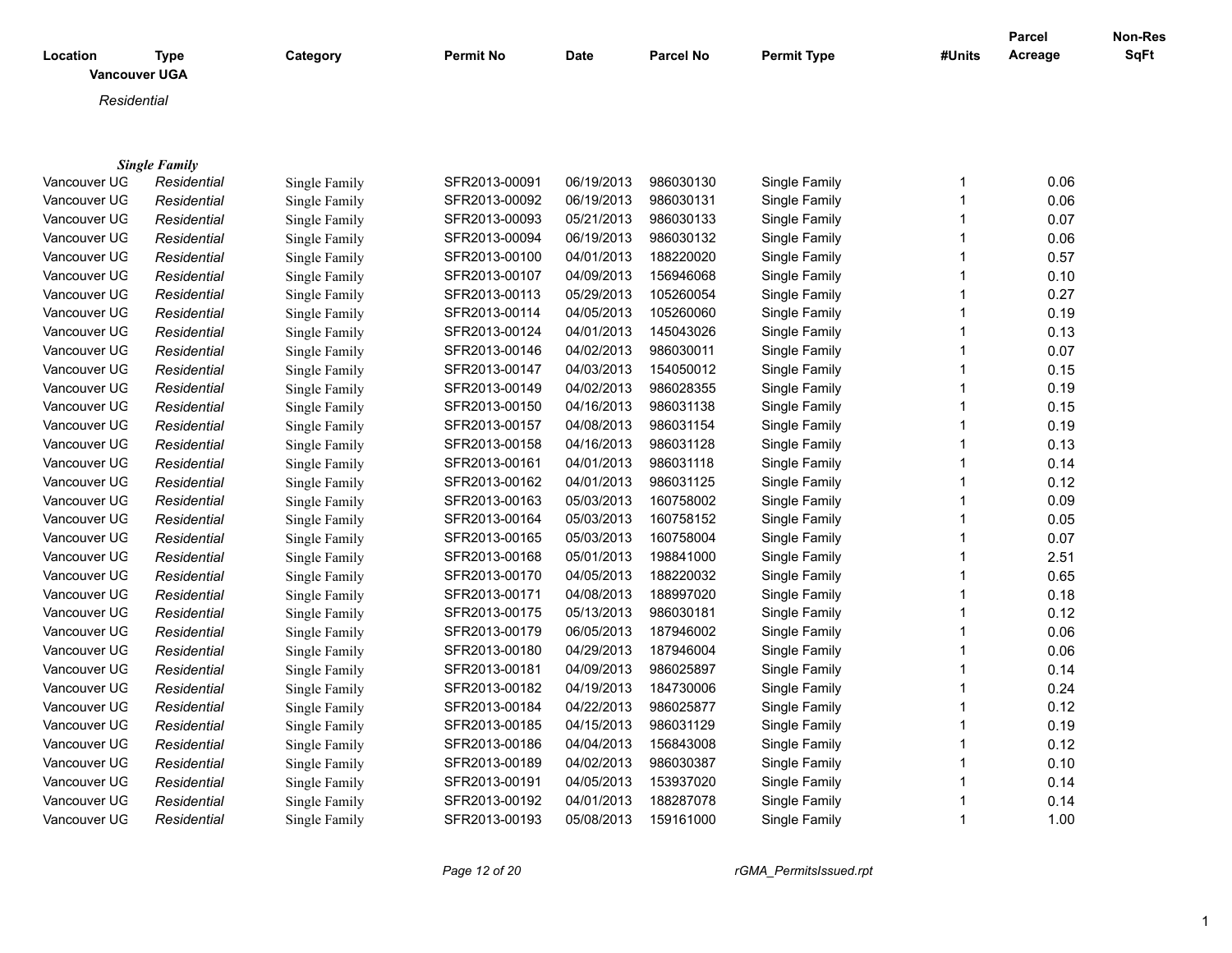|              |                                     |               |                  |             |                  |                    |              | <b>Parcel</b><br>Acreage | Non-Res<br>SqFt |
|--------------|-------------------------------------|---------------|------------------|-------------|------------------|--------------------|--------------|--------------------------|-----------------|
| Location     | <b>Type</b><br><b>Vancouver UGA</b> | Category      | <b>Permit No</b> | <b>Date</b> | <b>Parcel No</b> | <b>Permit Type</b> | #Units       |                          |                 |
|              |                                     |               |                  |             |                  |                    |              |                          |                 |
| Residential  |                                     |               |                  |             |                  |                    |              |                          |                 |
|              |                                     |               |                  |             |                  |                    |              |                          |                 |
|              | <b>Single Family</b>                |               |                  |             |                  |                    |              |                          |                 |
| Vancouver UG | Residential                         | Single Family | SFR2013-00194    | 05/08/2013  | 188310020        | Single Family      | 1            | 0.30                     |                 |
| Vancouver UG | Residential                         | Single Family | SFR2013-00197    | 04/17/2013  | 181677126        | Single Family      | 1            | 0.15                     |                 |
| Vancouver UG | Residential                         | Single Family | SFR2013-00200    | 04/23/2013  | 188287008        | Single Family      | 1            | 0.17                     |                 |
| Vancouver UG | Residential                         | Single Family | SFR2013-00202    | 04/19/2013  | 156442046        | Single Family      | 1            | 0.08                     |                 |
| Vancouver UG | Residential                         | Single Family | SFR2013-00203    | 04/16/2013  | 156435156        | Single Family      | 1            | 0.11                     |                 |
| Vancouver UG | Residential                         | Single Family | SFR2013-00204    | 04/17/2013  | 986025872        | Single Family      | 1            | 0.11                     |                 |
| Vancouver UG | Residential                         | Single Family | SFR2013-00205    | 04/17/2013  | 986025880        | Single Family      | 1            | 0.12                     |                 |
| Vancouver UG | Residential                         | Single Family | SFR2013-00206    | 05/03/2013  | 181677012        | Single Family      | 1            | 0.12                     |                 |
| Vancouver UG | Residential                         | Single Family | SFR2013-00207    | 04/19/2013  | 986031061        | Single Family      | $\mathbf{1}$ | 0.21                     |                 |
| Vancouver UG | Residential                         | Single Family | SFR2013-00208    | 04/19/2013  | 986031087        | Single Family      | $\mathbf 1$  | 0.23                     |                 |
| Vancouver UG | Residential                         | Single Family | SFR2013-00209    | 04/23/2013  | 986030218        | Single Family      | $\mathbf{1}$ | 0.25                     |                 |
| Vancouver UG | Residential                         | Single Family | SFR2013-00210    | 05/03/2013  | 986030332        | Single Family      | $\mathbf{1}$ | 0.16                     |                 |
| Vancouver UG | Residential                         | Single Family | SFR2013-00213    | 04/01/2013  | 986031034        | Single Family      | $\mathbf{1}$ | 0.40                     |                 |
| Vancouver UG | Residential                         | Single Family | SFR2013-00214    | 04/26/2013  | 189492018        | Single Family      | 1            | 0.14                     |                 |
| Vancouver UG | Residential                         | Single Family | SFR2013-00215    | 04/23/2013  | 156435052        | Single Family      | 1            | 0.11                     |                 |
| Vancouver UG | Residential                         | Single Family | SFR2013-00216    | 04/30/2013  | 105260078        | Single Family      | $\mathbf{1}$ | 0.14                     |                 |
| Vancouver UG | Residential                         | Single Family | SFR2013-00217    | 04/23/2013  | 156435076        | Single Family      | $\mathbf{1}$ | 0.12                     |                 |
| Vancouver UG | Residential                         | Single Family | SFR2013-00219    | 04/26/2013  | 104299029        | Single Family      | $\mathbf{1}$ | 0.14                     |                 |
| Vancouver UG | Residential                         | Single Family | SFR2013-00221    | 05/03/2013  | 986031116        | Single Family      | 1            | 0.15                     |                 |
| Vancouver UG | Residential                         | Single Family | SFR2013-00224    | 05/01/2013  | 986026952        | Single Family      | $\mathbf{1}$ | 0.08                     |                 |
| Vancouver UG | Residential                         | Single Family | SFR2013-00225    | 05/01/2013  | 986026951        | Single Family      | $\mathbf{1}$ | 0.07                     |                 |
| Vancouver UG | Residential                         | Single Family | SFR2013-00226    | 06/21/2013  | 119887500        | Single Family      | $\mathbf{1}$ | 1.71                     |                 |
| Vancouver UG | Residential                         | Single Family | SFR2013-00227    | 05/17/2013  | 986031201        | Single Family      | 1            | 0.24                     |                 |
| Vancouver UG | Residential                         | Single Family | SFR2013-00228    | 05/03/2013  | 986031195        | Single Family      | $\mathbf{1}$ | 0.32                     |                 |
| Vancouver UG | Residential                         | Single Family | SFR2013-00231    | 05/10/2013  | 185668072        | Single Family      | $\mathbf{1}$ | 0.14                     |                 |
| Vancouver UG | Residential                         | Single Family | SFR2013-00232    | 04/30/2013  | 986031202        | Single Family      | $\mathbf{1}$ | 0.24                     |                 |
| Vancouver UG | Residential                         | Single Family | SFR2013-00233    | 05/01/2013  | 185668046        | Single Family      | 1            | 0.16                     |                 |
| Vancouver UG | Residential                         | Single Family | SFR2013-00234    | 04/30/2013  | 986031197        | Single Family      | $\mathbf{1}$ | 0.24                     |                 |
| Vancouver UG | Residential                         | Single Family | SFR2013-00236    | 04/26/2013  | 986031130        | Single Family      | 1            | 0.14                     |                 |
| Vancouver UG | Residential                         | Single Family | SFR2013-00237    | 04/18/2013  | 986029462        | Single Family      | 1            | 0.27                     |                 |
| Vancouver UG | Residential                         | Single Family | SFR2013-00240    | 05/03/2013  | 153937012        | Single Family      | 1            | 0.16                     |                 |
| Vancouver UG | Residential                         | Single Family | SFR2013-00241    | 05/13/2013  | 986030177        | Single Family      | 1            | 0.12                     |                 |
| Vancouver UG | Residential                         | Single Family | SFR2013-00242    | 05/13/2013  | 986030179        | Single Family      | 1            | 0.14                     |                 |
| Vancouver UG | Residential                         | Single Family | SFR2013-00243    | 05/13/2013  | 986030180        | Single Family      | 1            | 0.12                     |                 |
| Vancouver UG | Residential                         | Single Family | SFR2013-00244    | 05/09/2013  | 986030187        | Single Family      | $\mathbf{1}$ | 0.12                     |                 |

*Page 13 of 20 rGMA\_PermitsIssued.rpt*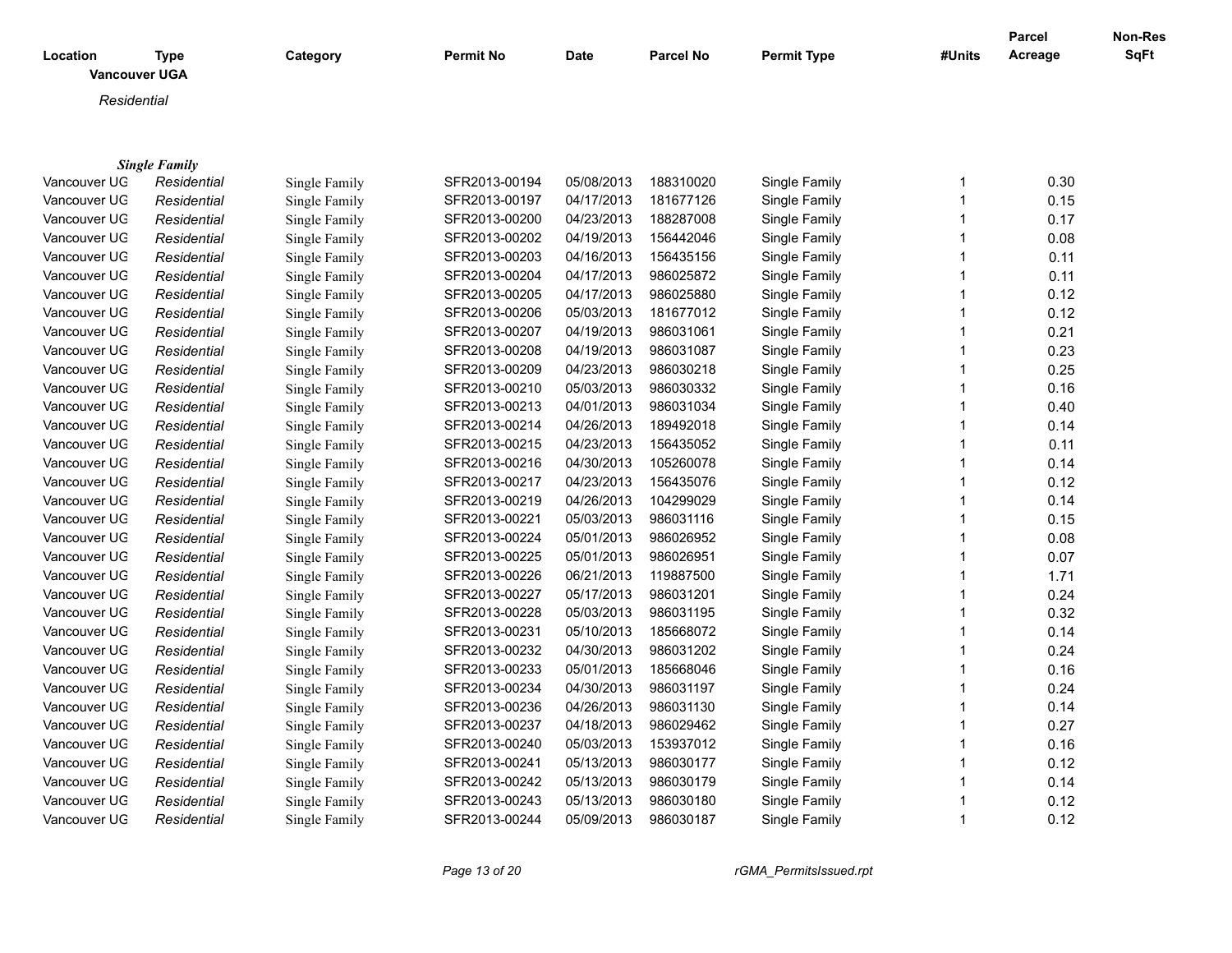| Location     | <b>Type</b>          | Category      | <b>Permit No</b> | <b>Date</b> | <b>Parcel No</b> | <b>Permit Type</b> | #Units       | <b>Parcel</b><br>Acreage | Non-Res<br><b>SqFt</b> |
|--------------|----------------------|---------------|------------------|-------------|------------------|--------------------|--------------|--------------------------|------------------------|
|              | <b>Vancouver UGA</b> |               |                  |             |                  |                    |              |                          |                        |
| Residential  |                      |               |                  |             |                  |                    |              |                          |                        |
|              |                      |               |                  |             |                  |                    |              |                          |                        |
|              |                      |               |                  |             |                  |                    |              |                          |                        |
|              | <b>Single Family</b> |               |                  |             |                  |                    |              |                          |                        |
| Vancouver UG | Residential          | Single Family | SFR2013-00245    | 05/01/2013  | 156946072        | Single Family      | $\mathbf{1}$ | 0.11                     |                        |
| Vancouver UG | Residential          | Single Family | SFR2013-00247    | 05/07/2013  | 156435056        | Single Family      | 1            | 0.10                     |                        |
| Vancouver UG | Residential          | Single Family | SFR2013-00248    | 05/07/2013  | 156435146        | Single Family      | 1            | 0.11                     |                        |
| Vancouver UG | Residential          | Single Family | SFR2013-00250    | 05/06/2013  | 986031144        | Single Family      | 1            | 0.19                     |                        |
| Vancouver UG | Residential          | Single Family | SFR2013-00255    | 05/15/2013  | 117891035        | Single Family      | 1            | 0.93                     |                        |
| Vancouver UG | Residential          | Single Family | SFR2013-00257    | 05/08/2013  | 156442054        | Single Family      | 1            | 0.07                     |                        |
| Vancouver UG | Residential          | Single Family | SFR2013-00258    | 05/15/2013  | 986025893        | Single Family      | 1            | 0.11                     |                        |
| Vancouver UG | Residential          | Single Family | SFR2013-00259    | 05/08/2013  | 156442010        | Single Family      | 1            | 0.10                     |                        |
| Vancouver UG | Residential          | Single Family | SFR2013-00263    | 05/01/2013  | 986031146        | Single Family      | 1            | 0.16                     |                        |
| Vancouver UG | Residential          | Single Family | SFR2013-00264    | 05/08/2013  | 986031204        | Single Family      | 1            | 0.25                     |                        |
| Vancouver UG | Residential          | Single Family | SFR2013-00265    | 06/19/2013  | 146723000        | Single Family      | 1            | 0.70                     |                        |
| Vancouver UG | Residential          | Single Family | SFR2013-00266    | 05/06/2013  | 104299030        | Single Family      | 1            | 0.14                     |                        |
| Vancouver UG | Residential          | Single Family | SFR2013-00267    | 06/12/2013  | 188997024        | Single Family      | 1            | 0.14                     |                        |
| Vancouver UG | Residential          | Single Family | SFR2013-00270    | 05/30/2013  | 181677024        | Single Family      | 1            | 0.13                     |                        |
| Vancouver UG | Residential          | Single Family | SFR2013-00272    | 05/06/2013  | 154050008        | Single Family      | 1            | 0.15                     |                        |
| Vancouver UG | Residential          | Single Family | SFR2013-00273    | 05/10/2013  | 185668048        | Single Family      | 1            | 0.12                     |                        |
| Vancouver UG | Residential          | Single Family | SFR2013-00274    | 05/15/2013  | 986031193        | Single Family      | 1            | 0.22                     |                        |
| Vancouver UG | Residential          | Single Family | SFR2013-00275    | 06/21/2013  | 189778032        | Single Family      | 1            | 0.17                     |                        |
| Vancouver UG | Residential          | Single Family | SFR2013-00276    | 05/15/2013  | 155980000        | Single Family      | 1            | 1.50                     |                        |
| Vancouver UG | Residential          | Single Family | SFR2013-00278    | 06/24/2013  | 187946060        | Single Family      | 1            | 0.07                     |                        |
| Vancouver UG | Residential          | Single Family | SFR2013-00279    | 05/06/2013  | 986030359        | Single Family      | 1            | 0.12                     |                        |
| Vancouver UG | Residential          | Single Family | SFR2013-00280    | 05/28/2013  | 986030367        | Single Family      | 1            | 0.10                     |                        |
| Vancouver UG | Residential          | Single Family | SFR2013-00281    | 05/06/2013  | 986030379        | Single Family      | 1            | 0.11                     |                        |
| Vancouver UG | Residential          | Single Family | SFR2013-00283    | 06/07/2013  | 986028859        | Single Family      | 1            | 0.16                     |                        |
| Vancouver UG | Residential          | Single Family | SFR2013-00285    | 05/22/2013  | 188287064        | Single Family      | 1            | 0.14                     |                        |
| Vancouver UG | Residential          | Single Family | SFR2013-00286    | 06/21/2013  | 199466000        | Single Family      | $\mathbf{1}$ | 1.00                     |                        |
| Vancouver UG | Residential          | Single Family | SFR2013-00287    | 05/13/2013  | 986030005        | Single Family      | 1            | 0.07                     |                        |
| Vancouver UG | Residential          | Single Family | SFR2013-00290    | 06/04/2013  | 098944010        | Single Family      | $\mathbf 1$  | 0.85                     |                        |
| Vancouver UG | Residential          | Single Family | SFR2013-00291    | 06/13/2013  | 181677124        | Single Family      | 1            | 0.13                     |                        |
| Vancouver UG | Residential          | Single Family | SFR2013-00292    | 05/22/2013  | 986030246        | Single Family      | 1            | 0.10                     |                        |
| Vancouver UG | Residential          | Single Family | SFR2013-00293    | 05/22/2013  | 986025998        | Single Family      | 1            | 0.10                     |                        |
| Vancouver UG | Residential          | Single Family | SFR2013-00294    | 05/22/2013  | 986026035        | Single Family      | 1            | 0.09                     |                        |
| Vancouver UG | Residential          | Single Family | SFR2013-00295    | 05/22/2013  | 986026028        | Single Family      | 1            | 0.11                     |                        |
| Vancouver UG | Residential          | Single Family | SFR2013-00296    | 06/05/2013  | 099535094        | Single Family      | 1            | 0.12                     |                        |
| Vancouver UG | Residential          | Single Family | SFR2013-00297    | 05/22/2013  | 986025878        | Single Family      | $\mathbf{1}$ | 0.09                     |                        |

*Page 14 of 20 rGMA\_PermitsIssued.rpt*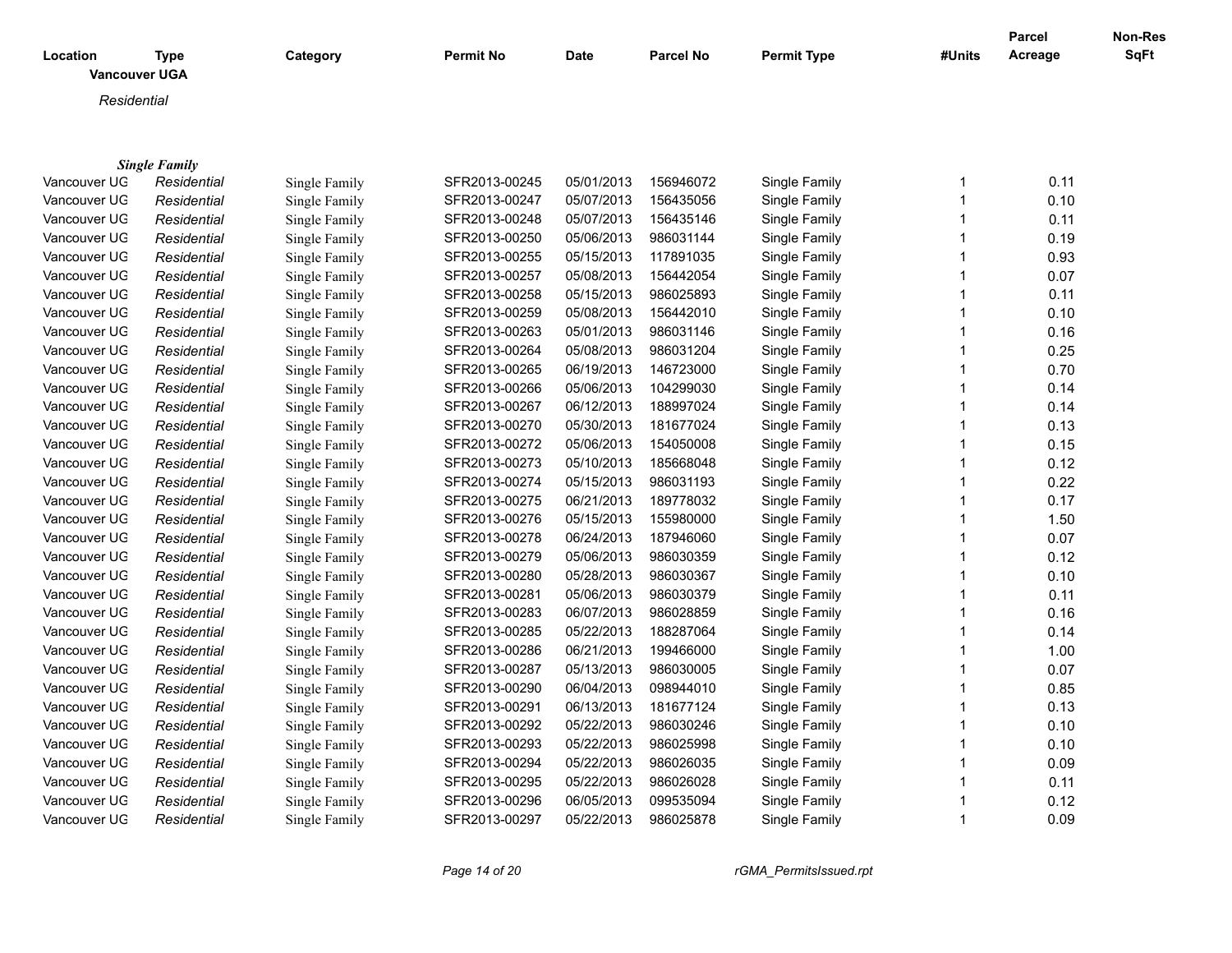| Location<br><b>Vancouver UGA</b> | Type                 | Category      | <b>Permit No</b> | Date       | <b>Parcel No</b> | <b>Permit Type</b> | #Units | <b>Parcel</b><br>Acreage | Non-Res<br><b>SqFt</b> |
|----------------------------------|----------------------|---------------|------------------|------------|------------------|--------------------|--------|--------------------------|------------------------|
| Residential                      |                      |               |                  |            |                  |                    |        |                          |                        |
|                                  |                      |               |                  |            |                  |                    |        |                          |                        |
|                                  | <b>Single Family</b> |               |                  |            |                  |                    |        |                          |                        |
| Vancouver UG                     | Residential          | Single Family | SFR2013-00298    | 05/22/2013 | 986025997        | Single Family      |        | 0.10                     |                        |
| Vancouver UG                     | Residential          | Single Family | SFR2013-00299    | 05/22/2013 | 986026045        | Single Family      |        | 0.10                     |                        |
| Vancouver UG                     | Residential          | Single Family | SFR2013-00300    | 05/29/2013 | 986030322        | Single Family      |        | 0.21                     |                        |
| Vancouver UG                     | Residential          | Single Family | SFR2013-00301    | 06/11/2013 | 986029990        | Single Family      |        | 0.08                     |                        |
| Vancouver UG                     | Residential          | Single Family | SFR2013-00302    | 05/23/2013 | 986030002        | Single Family      |        | 0.08                     |                        |
| Vancouver UG                     | Residential          | Single Family | SFR2013-00303    | 05/23/2013 | 986030186        | Single Family      |        | 0.12                     |                        |
| Vancouver UG                     | Residential          | Single Family | SFR2013-00304    | 06/14/2013 | 119740096        | Single Family      |        | 0.14                     |                        |
| Vancouver UG                     | Residential          | Single Family | SFR2013-00305    | 05/23/2013 | 172139036        | Single Family      |        | 0.16                     |                        |
|                                  |                      |               |                  |            |                  |                    |        |                          |                        |

| vancouver o <del>u</del> | Residential | Single Family | SFRZU 13-00304 | 00/14/2013 | 119740090 | Single Family | V. 14 |
|--------------------------|-------------|---------------|----------------|------------|-----------|---------------|-------|
| Vancouver UG             | Residential | Single Family | SFR2013-00305  | 05/23/2013 | 172139036 | Single Family | 0.16  |
| Vancouver UG             | Residential | Single Family | SFR2013-00320  | 06/03/2013 | 986029989 | Single Family | 0.06  |
| Vancouver UG             | Residential | Single Family | SFR2013-00322  | 05/15/2013 | 986031203 | Single Family | 0.30  |
| Vancouver UG             | Residential | Single Family | SFR2013-00323  | 05/17/2013 | 986030219 | Single Family | 0.30  |
| Vancouver UG             | Residential | Single Family | SFR2013-00324  | 06/04/2013 | 098210005 | Single Family | 2.29  |
| Vancouver UG             | Residential | Single Family | SFR2013-00326  | 05/10/2013 | 986030388 | Single Family | 0.10  |
| Vancouver UG             | Residential | Single Family | SFR2013-00327  | 05/28/2013 | 986030369 | Single Family | 0.10  |
| Vancouver UG             | Residential | Single Family | SFR2013-00328  | 05/28/2013 | 986030368 | Single Family | 0.10  |
| Vancouver UG             | Residential | Single Family | SFR2013-00329  | 05/28/2013 | 986030360 | Single Family | 0.10  |
| Vancouver UG             | Residential | Single Family | SFR2013-00330  | 05/28/2013 | 986030363 | Single Family | 0.10  |
| Vancouver UG             | Residential | Single Family | SFR2013-00331  | 05/28/2013 | 986030361 | Single Family | 0.10  |
| Vancouver UG             | Residential | Single Family | SFR2013-00332  | 05/28/2013 | 986030362 | Single Family | 0.10  |
| Vancouver UG             | Residential | Single Family | SFR2013-00333  | 05/24/2013 | 156435054 | Single Family | 0.10  |
| Vancouver UG             | Residential | Single Family | SFR2013-00337  | 05/24/2013 | 986031194 | Single Family | 0.29  |
| Vancouver UG             | Residential | Single Family | SFR2013-00338  | 05/23/2013 | 153937004 | Single Family | 0.13  |
| Vancouver UG             | Residential | Single Family | SFR2013-00339  | 05/29/2013 | 188287060 | Single Family | 0.14  |
| Vancouver UG             | Residential | Single Family | SFR2013-00341  | 06/06/2013 | 186228020 | Single Family | 0.20  |
| Vancouver UG             | Residential | Single Family | SFR2013-00345  | 06/03/2013 | 106036012 | Single Family | 0.08  |
| Vancouver UG             | Residential | Single Family | SFR2013-00347  | 06/04/2013 | 188287072 | Single Family | 0.14  |
| Vancouver UG             | Residential | Single Family | SFR2013-00348  | 06/03/2013 | 986029987 | Single Family | 0.06  |
| Vancouver UG             | Residential | Single Family | SFR2013-00352  | 06/12/2013 | 986030327 | Single Family | 0.17  |
| Vancouver UG             | Residential | Single Family | SFR2013-00356  | 06/03/2013 | 156435116 | Single Family | 0.12  |
| Vancouver UG             | Residential | Single Family | SFR2013-00361  | 06/11/2013 | 188287062 | Single Family | 0.14  |
| Vancouver UG             | Residential | Single Family | SFR2013-00362  | 06/05/2013 | 104280005 | Single Family | 0.14  |
| Vancouver UG             | Residential | Single Family | SFR2013-00364  | 06/05/2013 | 986030380 | Single Family | 0.10  |
| Vancouver UG             | Residential | Single Family | SFR2013-00366  | 06/13/2013 | 986031280 | Single Family | 0.26  |
| Vancouver UG             | Residential | Single Family | SFR2013-00367  | 06/13/2013 | 986031279 | Single Family | 0.24  |
| Vancouver UG             | Residential | Single Family | SFR2013-00368  | 06/06/2013 | 986031134 | Single Family | 0.18  |
|                          |             |               |                |            |           |               |       |

*Page 15 of 20 rGMA\_PermitsIssued.rpt*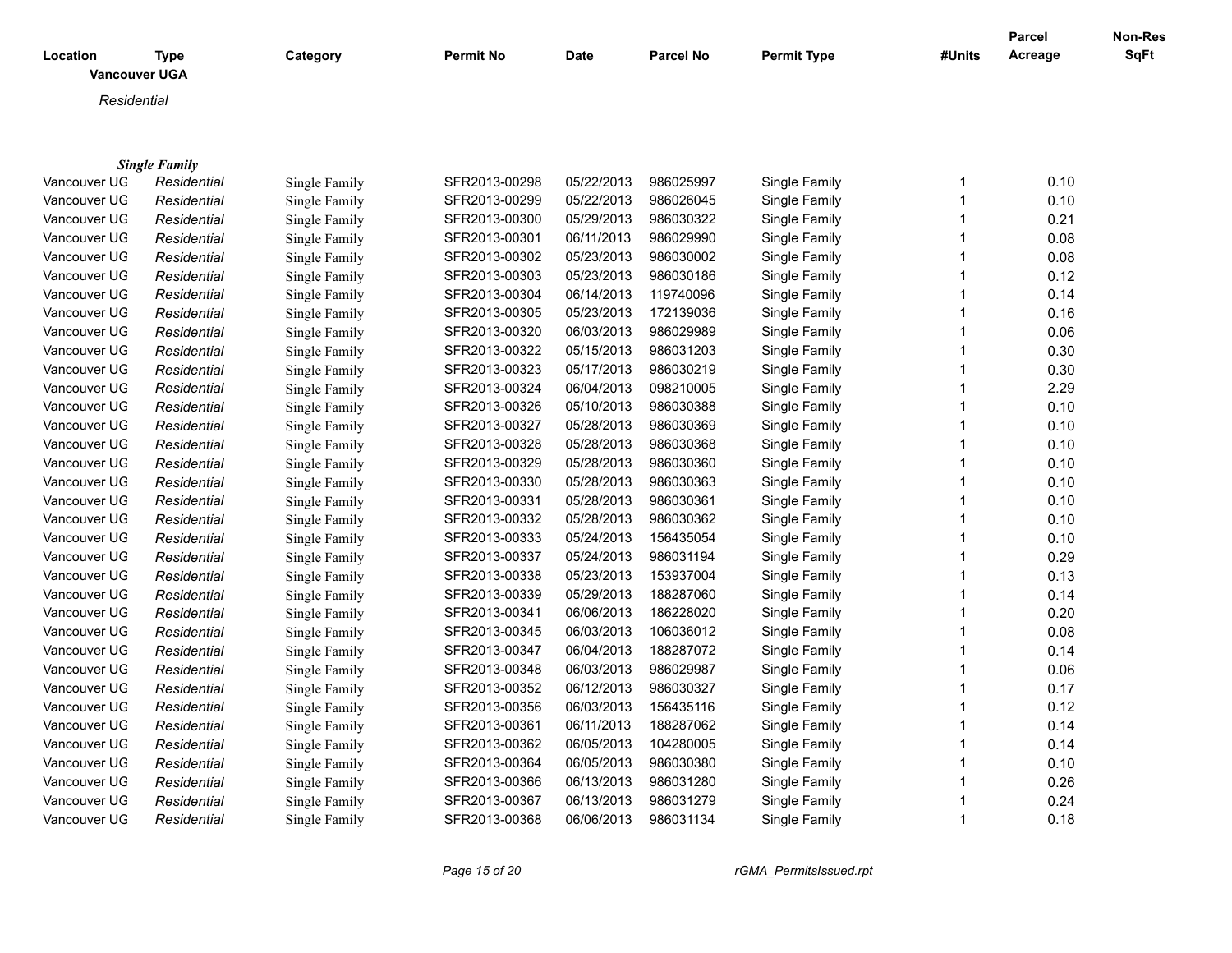| Location     | <b>Type</b>          | Category      | <b>Permit No</b> | Date       | <b>Parcel No</b> | <b>Permit Type</b> | #Units           | <b>Parcel</b><br>Acreage | Non-Res<br>SqFt |
|--------------|----------------------|---------------|------------------|------------|------------------|--------------------|------------------|--------------------------|-----------------|
|              | <b>Vancouver UGA</b> |               |                  |            |                  |                    |                  |                          |                 |
| Residential  |                      |               |                  |            |                  |                    |                  |                          |                 |
|              |                      |               |                  |            |                  |                    |                  |                          |                 |
|              |                      |               |                  |            |                  |                    |                  |                          |                 |
|              | <b>Single Family</b> |               |                  |            |                  |                    |                  |                          |                 |
| Vancouver UG | Residential          | Single Family | SFR2013-00370    | 06/11/2013 | 986031244        | Single Family      | 1                | 0.21                     |                 |
| Vancouver UG | Residential          | Single Family | SFR2013-00371    | 06/11/2013 | 986031247        | Single Family      | 1                | 0.18                     |                 |
| Vancouver UG | Residential          | Single Family | SFR2013-00372    | 06/06/2013 | 986031248        | Single Family      | 1                | 0.17                     |                 |
| Vancouver UG | Residential          | Single Family | SFR2013-00374    | 06/21/2013 | 158384000        | Single Family      | $\boldsymbol{2}$ | 0.87                     |                 |
| Vancouver UG | Residential          | Single Family | SFR2013-00376    | 06/21/2013 | 158384000        | Single Family      | $\boldsymbol{2}$ | 0.87                     |                 |
| Vancouver UG | Residential          | Single Family | SFR2013-00377    | 06/21/2013 | 158384000        | Single Family      | $\overline{c}$   | 0.87                     |                 |
| Vancouver UG | Residential          | Single Family | SFR2013-00378    | 06/21/2013 | 158384000        | Single Family      | $\overline{c}$   | 0.87                     |                 |
| Vancouver UG | Residential          | Single Family | SFR2013-00379    | 06/21/2013 | 158384000        | Single Family      | 2                | 0.87                     |                 |
| Vancouver UG | Residential          | Single Family | SFR2013-00380    | 06/21/2013 | 158384000        | Single Family      | $\overline{2}$   | 0.87                     |                 |
| Vancouver UG | Residential          | Single Family | SFR2013-00382    | 06/24/2013 | 986031158        | Single Family      | 1                | 0.25                     |                 |
| Vancouver UG | Residential          | Single Family | SFR2013-00383    | 06/18/2013 | 106036118        | Single Family      | 1                | 0.07                     |                 |
| Vancouver UG | Residential          | Single Family | SFR2013-00384    | 06/18/2013 | 106036116        | Single Family      | 1                | 0.07                     |                 |
| Vancouver UG | Residential          | Single Family | SFR2013-00385    | 06/18/2013 | 106036120        | Single Family      |                  | 0.07                     |                 |
| Vancouver UG | Residential          | Single Family | SFR2013-00386    | 06/12/2013 | 986025923        | Single Family      | 1                | 0.18                     |                 |
| Vancouver UG | Residential          | Single Family | SFR2013-00387    | 06/12/2013 | 986029969        | Single Family      | 1                | 0.11                     |                 |
| Vancouver UG | Residential          | Single Family | SFR2013-00388    | 06/19/2013 | 188287032        | Single Family      | 1                | 0.13                     |                 |
| Vancouver UG | Residential          | Single Family | SFR2013-00389    | 06/24/2013 | 145043014        | Single Family      | 1                | 0.12                     |                 |
| Vancouver UG | Residential          | Single Family | SFR2013-00397    | 05/29/2013 | 986031032        | Single Family      | 1                | 1.14                     |                 |
| Vancouver UG | Residential          | Single Family | SFR2013-00399    | 06/25/2013 | 986029968        | Single Family      | 1                | 0.11                     |                 |
| Vancouver UG | Residential          | Single Family | SFR2013-00400    | 06/25/2013 | 986026046        | Single Family      | 1                | 0.10                     |                 |
| Vancouver UG | Residential          | Single Family | SFR2013-00401    | 06/25/2013 | 986026047        | Single Family      | 1                | 0.10                     |                 |
| Vancouver UG | Residential          | Single Family | SFR2013-00402    | 06/19/2013 | 986029967        | Single Family      | 1                | 0.12                     |                 |
| Vancouver UG | Residential          | Single Family | SFR2013-00403    | 06/19/2013 | 986025922        | Single Family      | 1                | 0.09                     |                 |
| Vancouver UG | Residential          | Single Family | SFR2013-00404    | 06/25/2013 | 986025921        | Single Family      | 1                | 0.09                     |                 |
| Vancouver UG | Residential          | Single Family | SFR2013-00405    | 06/25/2013 | 986025990        | Single Family      | 1                | 0.10                     |                 |
| Vancouver UG | Residential          | Single Family | SFR2013-00413    | 06/19/2013 | 186705046        | Single Family      |                  | 0.18                     |                 |
| Vancouver UG | Residential          | Single Family | SFR2013-00417    | 06/26/2013 | 156435096        | Single Family      | 1                | 0.11                     |                 |
| Vancouver UG | Residential          | Single Family | SFR2013-00420    | 06/26/2013 | 986031423        | Single Family      | 1                | 0.19                     |                 |
| Vancouver UG | Residential          | Single Family | SFR2013-00421    | 06/26/2013 | 986031425        | Single Family      | 1                | 0.18                     |                 |
| Vancouver UG | Residential          | Single Family | SFR2013-00422    | 06/26/2013 | 986031420        | Single Family      | 1                | 0.18                     |                 |
| Vancouver UG | Residential          | Single Family | SFR2013-00424    | 06/26/2013 | 986031416        | Single Family      | 1                | 0.17                     |                 |
| Vancouver UG | Residential          | Single Family | SFR2013-00430    | 06/19/2013 | 986026073        | Single Family      |                  | 0.24                     |                 |
| Vancouver UG | Residential          | Single Family | SFR2013-00431    | 06/18/2013 | 986026069        | Single Family      | 1                | 0.23                     |                 |

 *194 Total Single Family*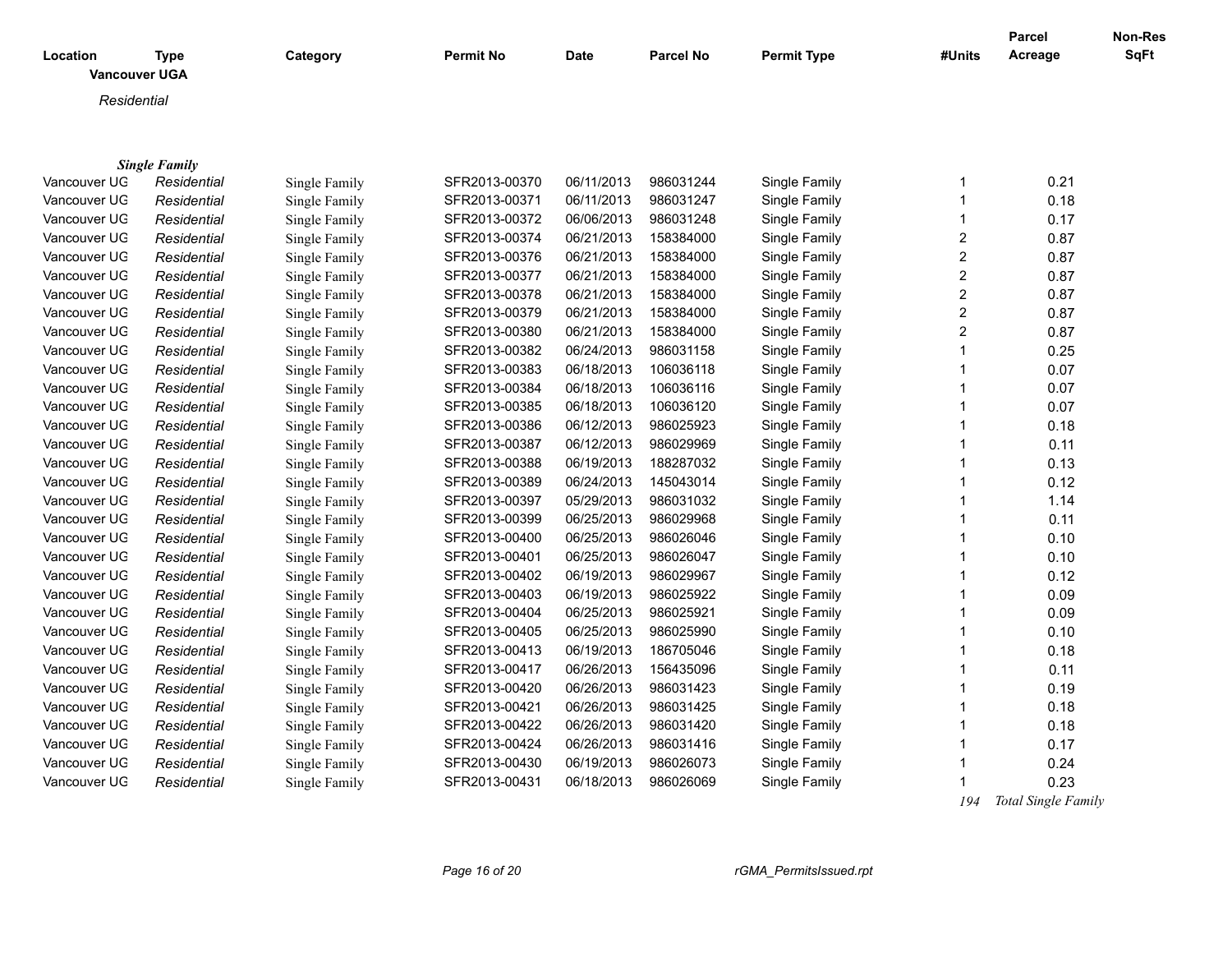| 220<br>Vancouver UGA Sub Total | <b>Type</b><br>Location | Category | <b>Permit No</b> | Date | <b>Parcel No</b> | <b>Permit Type</b> | #Units | <b>Parcel</b><br>Acreage | Non-Res<br><b>SqFt</b> |
|--------------------------------|-------------------------|----------|------------------|------|------------------|--------------------|--------|--------------------------|------------------------|
|                                |                         |          |                  |      |                  |                    |        |                          | 2,328                  |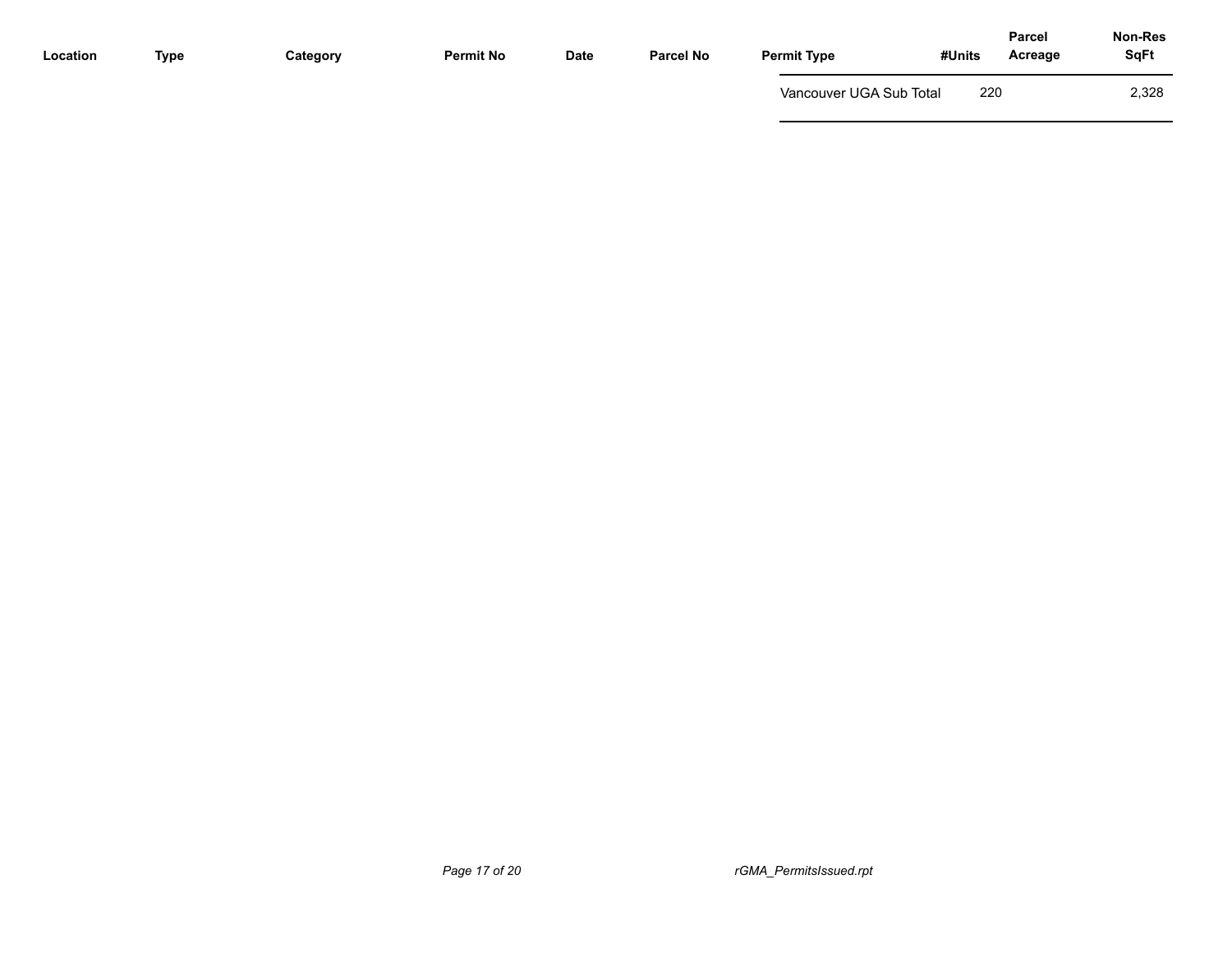| Location<br>Washougal | <b>Type</b>          | Category      | <b>Permit No</b> | Date       | <b>Parcel No</b> | <b>Permit Type</b>  | #Units | <b>Parcel</b><br>Acreage | <b>Non-Res</b><br><b>SqFt</b> |
|-----------------------|----------------------|---------------|------------------|------------|------------------|---------------------|--------|--------------------------|-------------------------------|
|                       |                      |               |                  |            |                  |                     |        |                          |                               |
|                       | Residential          |               |                  |            |                  |                     |        |                          |                               |
|                       |                      |               |                  |            |                  |                     |        |                          |                               |
|                       |                      |               |                  |            |                  |                     |        |                          |                               |
|                       | <b>Single Family</b> |               |                  |            |                  |                     |        |                          |                               |
| Washougal             | Residential          | Single Family | 13010011         | 05/06/2013 | 123006066        | Single Family       |        | 0.20                     |                               |
| Washougal             | Residential          | Single Family | 13020030         | 05/02/2013 | 122996048        | Single Family       |        | 0.12                     |                               |
| Washougal             | Residential          | Single Family | 13030048         | 04/12/2013 | 132591152        | Single Family       |        | 0.18                     |                               |
| Washougal             | Residential          | Single Family | 13030062         | 04/08/2013 | 131530028        | Single Family       |        | 0.23                     |                               |
| Washougal             | Residential          | Single Family | 13030065         | 04/12/2013 | 132591112        | Single Family       |        | 0.18                     |                               |
| Washougal             | Residential          | Single Family | 13030067         | 04/25/2013 | 130050108        | Single Family       |        | 0.17                     |                               |
| Washougal             | Residential          | Single Family | 13030069         | 04/25/2013 | 130050106        | Single Family       |        | 0.13                     |                               |
| Washougal             | Residential          | Single Family | 13040008         | 05/07/2013 | 130036016        | Single Family       |        | 0.17                     |                               |
| Washougal             | Residential          | Single Family | 13040011         | 05/07/2013 | 130036028        | Single Family       |        | 0.21                     |                               |
| Washougal             | Residential          | Single Family | 13040013         | 05/07/2013 | 130036058        | Single Family       |        | 0.20                     |                               |
| Washougal             | Residential          | Single Family | 13040057         | 05/08/2013 | 132591138        | Single Family       |        | 0.16                     |                               |
| Washougal             | Residential          | Single Family | 13040064         | 06/12/2013 | 123011038        | Single Family       |        | 0.13                     |                               |
| Washougal             | Residential          | Single Family | 13050003         | 05/10/2013 | 095995000        | Single Family       |        | 0.23                     |                               |
| Washougal             | Residential          | Single Family | 13050012         | 05/22/2013 | 130036060        | Single Family       |        | 0.20                     |                               |
| Washougal             | Residential          | Single Family | 13050014         | 05/22/2013 | 130036020        | Single Family       |        | 0.15                     |                               |
| Washougal             | Residential          | Single Family | 13050058         | 05/29/2013 | 130050102        | Single Family       |        | 0.21                     |                               |
| Washougal             | Residential          | Single Family | 13050060         | 05/29/2013 | 130050104        | Single Family       |        | 0.13                     |                               |
| Washougal             | Residential          | Single Family | 13050067         | 06/27/2013 | 132377006        | Single Family       |        | 0.15                     |                               |
| Washougal             | Residential          | Single Family | 13050069         | 06/27/2013 | 132377032        | Single Family       |        | 0.14                     |                               |
| Washougal             | Residential          | Single Family | 13050073         | 06/12/2013 | 132591178        | Single Family       |        | 0.19                     |                               |
| Washougal             | Residential          | Single Family | 13050075         | 06/12/2013 | 132591176        | Single Family       |        | 0.19                     |                               |
| Washougal             | Residential          | Single Family | 13050091         | 06/10/2013 | 130115142        | Single Family       |        | 0.20                     |                               |
| Washougal             | Residential          | Single Family | 13050098         | 06/25/2013 | 134140344        | Single Family       |        | 0.15                     |                               |
| Washougal             | Residential          | Single Family | 13050101         | 06/27/2013 | 134140342        | Single Family       |        | 0.22                     |                               |
| Washougal             | Residential          | Single Family | 13050108         | 06/14/2013 | 130056048        | Single Family       |        | 0.14                     |                               |
|                       |                      |               |                  |            |                  |                     | 25     | Total Single Family      |                               |
|                       |                      |               |                  |            |                  |                     |        |                          |                               |
|                       |                      |               |                  |            |                  | Washougal Sub Total | 25     |                          | 0                             |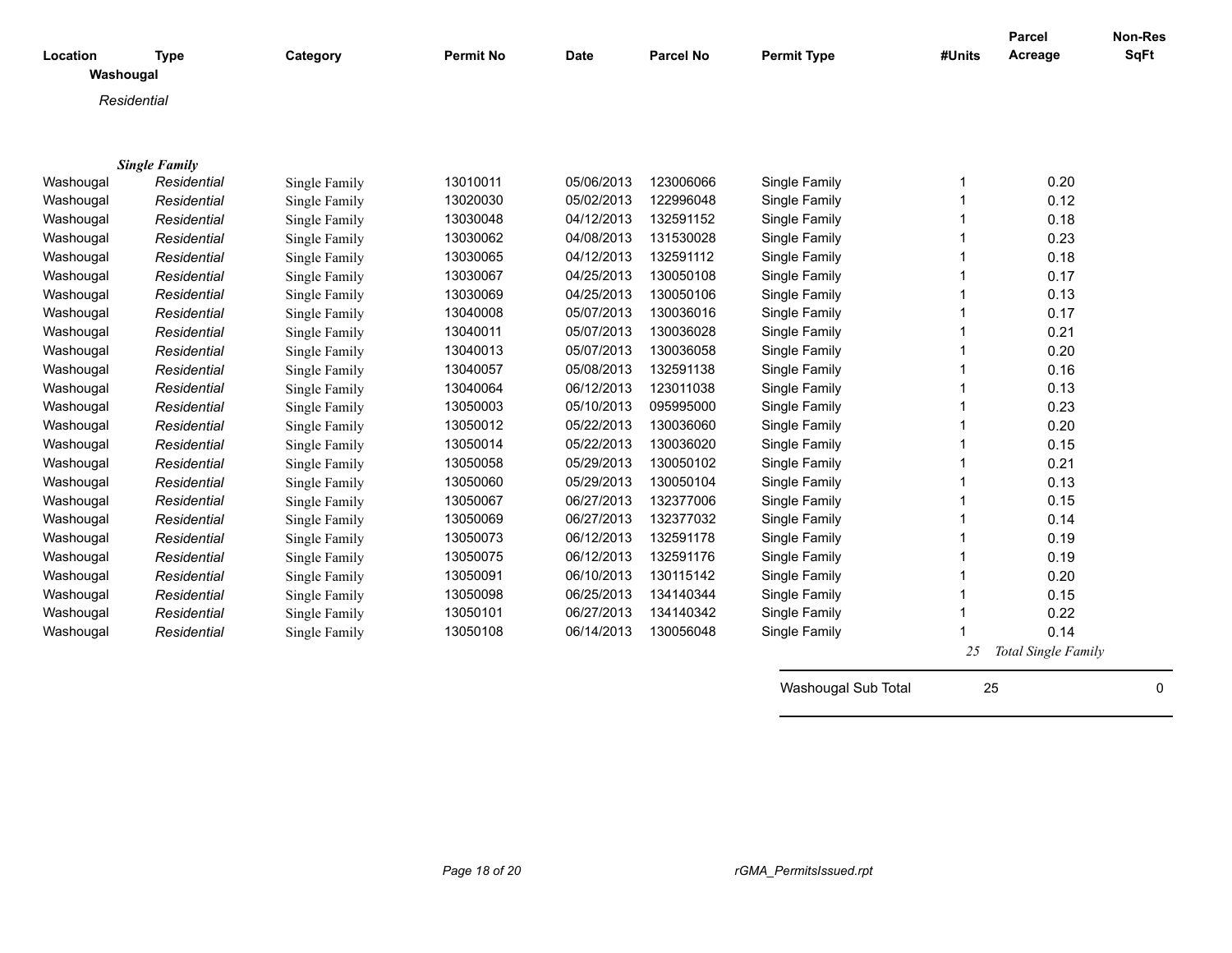| Location                      | <b>Type</b><br><b>Clark County (Rural)</b> | Category          | <b>Permit No</b> | <b>Date</b> | <b>Parcel No</b> | <b>Permit Type</b>       | #Units | Parcel<br>Acreage | Non-Res<br><b>SqFt</b> |
|-------------------------------|--------------------------------------------|-------------------|------------------|-------------|------------------|--------------------------|--------|-------------------|------------------------|
|                               | Non-Residential                            |                   |                  |             |                  |                          |        |                   |                        |
| Clark County (                | Non-Residential                            | Commercial Retail | COM2012-00238    | 05/28/2013  | 228305000        | <b>Commercial Retail</b> |        | 20.00             | 2,125                  |
| Clark County (                | Non-Residential                            | Institutional     | COM2007-00150    | 05/08/2013  | 191919000        | Institutional            |        | 58.39             | 900                    |
| Clark County (                | Non-Residential                            | Institutional     | COM2013-00065    | 05/13/2013  | 221537000        | Institutional            |        | 5.00              | 4,896                  |
| Clark County (<br>Residential | Non-Residential                            | Other Commercial  | COM2013-00088    | 04/12/2013  | 214893000        | <b>Other Commercial</b>  |        | 55.07             | 3,000                  |
|                               | <b>Single Family</b>                       |                   |                  |             |                  |                          |        |                   |                        |
| Clark County (                | Residential                                | Single Family     | SFR2012-00345    | 05/01/2013  | 261340000        | Single Family            |        | 5.74              |                        |
| Clark County (                | Residential                                | Single Family     | SFR2012-00616    | 04/15/2013  | 202588000        | Single Family            |        | 6.00              |                        |
| Clark County (                | Residential                                | Single Family     | SFR2013-00029    | 04/30/2013  | 986030862        | Single Family            |        | 1.66              |                        |
| Clark County (                | Residential                                | Single Family     | SFR2013-00095    | 04/09/2013  | 226508000        | Single Family            |        | 6.44              |                        |
| Clark County (                | Residential                                | Single Family     | SFR2013-00098    | 04/29/2013  | 180333000        | Single Family            |        | 5.00              |                        |
| Clark County (                | Residential                                | Single Family     | SFR2013-00110    | 04/10/2013  | 986027548        | Single Family            |        | 1.34              |                        |
| Clark County (                | Residential                                | Single Family     | SFR2013-00111    | 04/03/2013  | 115633012        | Single Family            |        | 4.93              |                        |
| Clark County (                | Residential                                | Single Family     | SFR2013-00116    | 05/01/2013  | 207643003        | Single Family            |        | 1.15              |                        |
| Clark County (                | Residential                                | Single Family     | SFR2013-00148    | 04/25/2013  | 169945000        | Single Family            |        | 4.76              |                        |
| Clark County (                | Residential                                | Single Family     | SFR2013-00159    | 05/03/2013  | 266766000        | Single Family            |        | 20.00             |                        |
| Clark County (                | Residential                                | Single Family     | SFR2013-00169    | 04/17/2013  | 140901000        | Single Family            |        | 5.18              |                        |
| Clark County (                | Residential                                | Single Family     | SFR2013-00172    | 05/13/2013  | 232242000        | Single Family            |        | 2.09              |                        |
| Clark County (                | Residential                                | Single Family     | SFR2013-00174    | 04/26/2013  | 179698000        | Single Family            |        | 20.00             |                        |
| Clark County (                | Residential                                | Single Family     | SFR2013-00183    | 04/15/2013  | 194805005        | Single Family            |        | 5.27              |                        |
| Clark County (                | Residential                                | Single Family     | SFR2013-00187    | 04/10/2013  | 277729000        | Single Family            |        | 1.03              |                        |
| Clark County (                | Residential                                | Single Family     | SFR2013-00188    | 04/10/2013  | 226968016        | Single Family            |        | 1.34              |                        |
| Clark County (                | Residential                                | Single Family     | SFR2013-00190    | 04/22/2013  | 204961000        | Single Family            |        | 0.32              |                        |
| Clark County (                | Residential                                | Single Family     | SFR2013-00195    | 04/23/2013  | 265041000        | Single Family            |        | 10.18             |                        |
| Clark County (                | Residential                                | Single Family     | SFR2013-00196    | 05/22/2013  | 217150000        | Single Family            |        | 5.00              |                        |
| Clark County (                | Residential                                | Single Family     | SFR2013-00198    | 05/13/2013  | 205425020        | Single Family            |        | 2.18              |                        |
| Clark County (                | Residential                                | Single Family     | SFR2013-00201    | 04/16/2013  | 986026201        | Single Family            |        | 5.15              |                        |
| Clark County (                | Residential                                | Single Family     | SFR2013-00212    | 05/13/2013  | 266787000        | Single Family            | 1      | 10.00             |                        |
| Clark County (                | Residential                                | Single Family     | SFR2013-00222    | 05/14/2013  | 223192000        | Single Family            |        | 2.22              |                        |
| Clark County (                | Residential                                | Single Family     | SFR2013-00223    | 05/06/2013  | 142199000        | Single Family            |        | 2.73              |                        |
| Clark County (                | Residential                                | Single Family     | SFR2013-00229    | 05/03/2013  | 169705000        | Single Family            |        | 4.93              |                        |
| Clark County (                | Residential                                | Single Family     | SFR2013-00235    | 05/14/2013  | 195520022        | Single Family            |        | 1.01              |                        |
| Clark County (                | Residential                                | Single Family     | SFR2013-00238    | 05/01/2013  | 986028326        | Single Family            |        | 9.92              |                        |
| Clark County (                | Residential                                | Single Family     | SFR2013-00239    | 06/11/2013  | 216676000        | Single Family            | 1      | 6.47              |                        |

*Page 19 of 20 rGMA\_PermitsIssued.rpt*